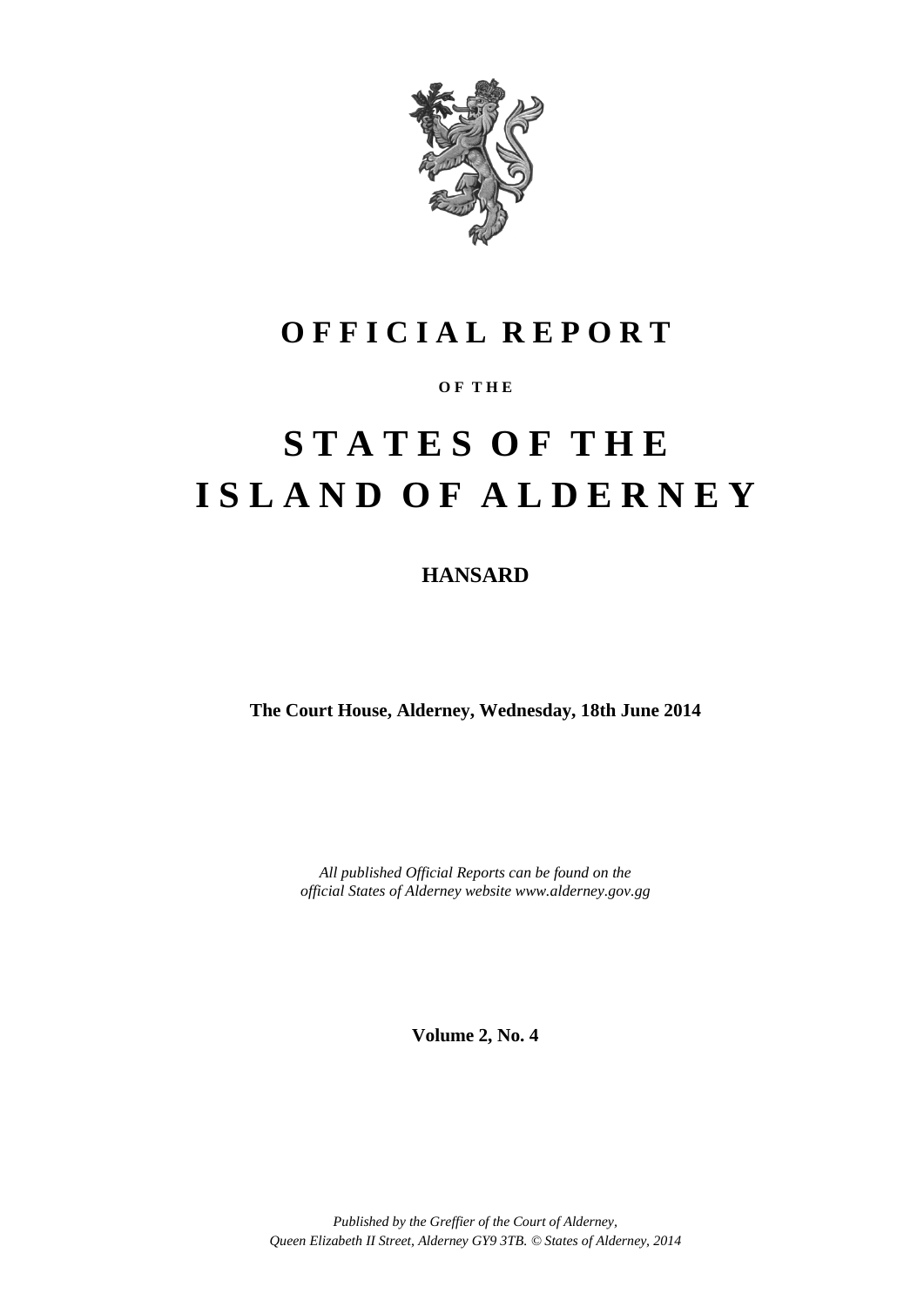#### **Present:**

#### **Mr Stuart Trought, President**

**Members** Mr Raymond Berry Mr Matthew Birmingham Mr Neil Harvey Mr Louis Jean Mr Steve Roberts Mr Francis Simonet Mr Ian Tugby

#### **Representative of the Lieutenant Governor:**

Colonel Colin Mason

#### **The Greffier of the Court** Mrs Sarah Kelly

## **Business transacted**

| II. General Services Committee Membership – Mrs Paris appointed as fourth member      |  |
|---------------------------------------------------------------------------------------|--|
| III. The Alderney Housing Association – Grant Funding – Sable D'Or, Rue de Beaumont – |  |
| IV. The Alderney Road Traffic and Public Highways (Amendment) Regulations, 2014 –     |  |
| V. The Gambling (Exempt Gaming and Racing) (Alderney) Ordinance, 2014 – Approved      |  |
|                                                                                       |  |
|                                                                                       |  |
|                                                                                       |  |
|                                                                                       |  |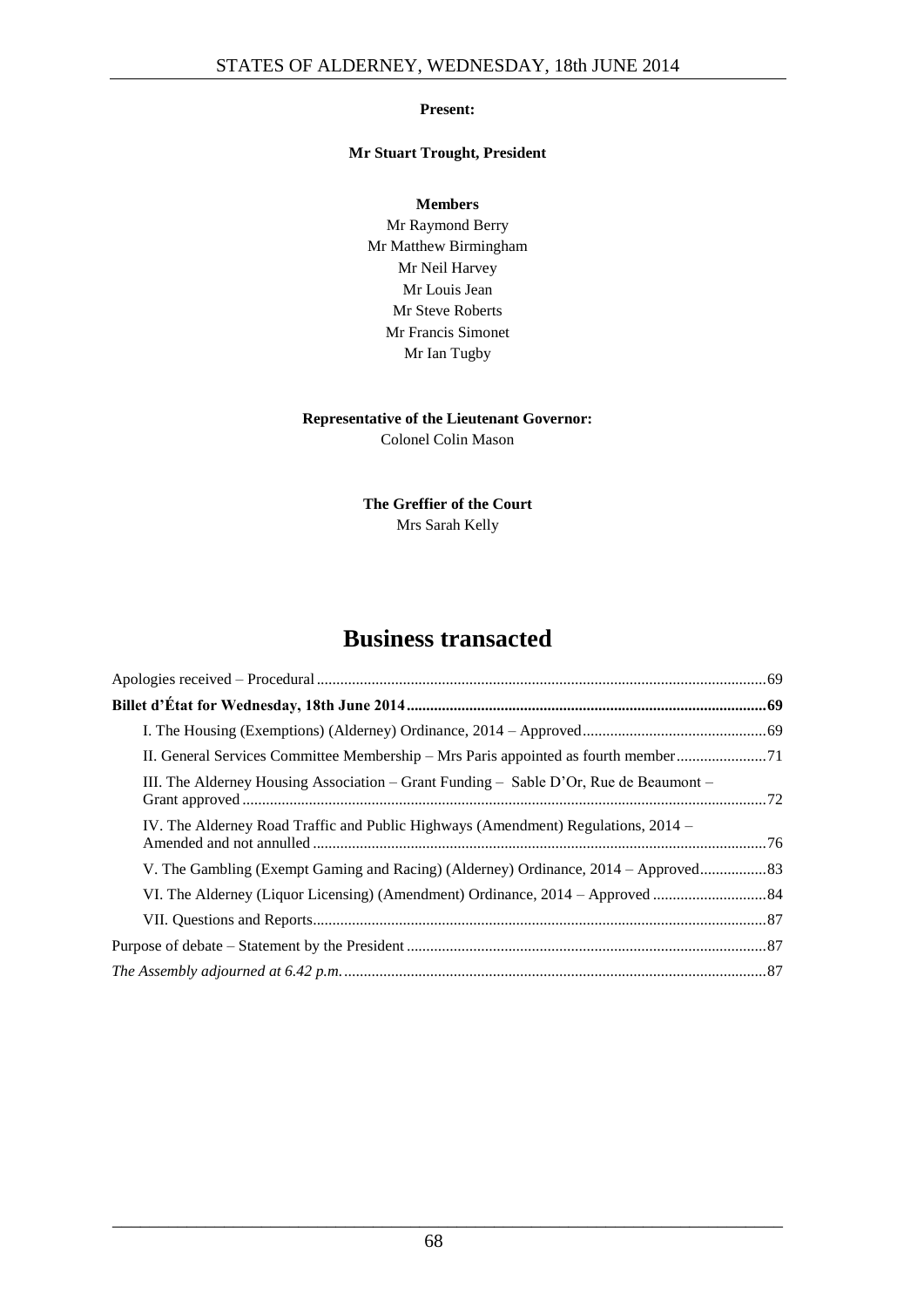# States of Alderney

*The States met at 5.30 p.m. in the presence of Colonel Colin Mason, a representative of His Excellency Air Marshal Peter Walker, C.B., C.B.E. Lieutenant-Governor and Commander-in-Chief of the Bailiwick of Guernsey*

[THE PRESIDENT *in the Chair*]

### **PRAYERS**

*The Greffier*

### **ROLL CALL**

*The Greffier*

#### **Apologies received – Procedural**

<span id="page-2-0"></span>**The Greffier:** Sir, we have received apologies from Mrs Paris.

**The President:** Thank you very much. For the sake of the record, would you just declare us quorate, please?

**The Greffier:** Yes, sir, in accordance with the Government of Alderney Law, the quorum for 10 sitting

States Members is seven, and then plus yourself, sir.

**The President:** Thank you very much.

<span id="page-2-1"></span>

20

5

10 One other Item we need to mention this evening is, Mr Rowley is not here this evening. He is ill. So the Convener's Report this evening will be read by Mr Harvey, who was present at the People's Meeting.

# Billet d'État for Wednesday, 18th June 2014

#### **I. The Housing (Exemptions) (Alderney) Ordinance, 2014 – Approved**

<span id="page-2-2"></span>*Item I The States is asked: to approve "The Housing (Exemptions) (Alderney) Ordinance, 2014".*

**The President:** So if we move on to Item I, please.

15 **The Greffier:** Sir, The Housing (Exemptions) (Alderney) Ordinance, 2014. The States is asked to approve that Ordinance.

**The President:** Thank you very much. Mr Harvey, would you give the Convener's Report, please.

**Mr Harvey:** Thank you, sir.

First of all to say, the meeting was attended by approximately 50 members of the public, four Press, five States Members plus the Convener, and of course yourself.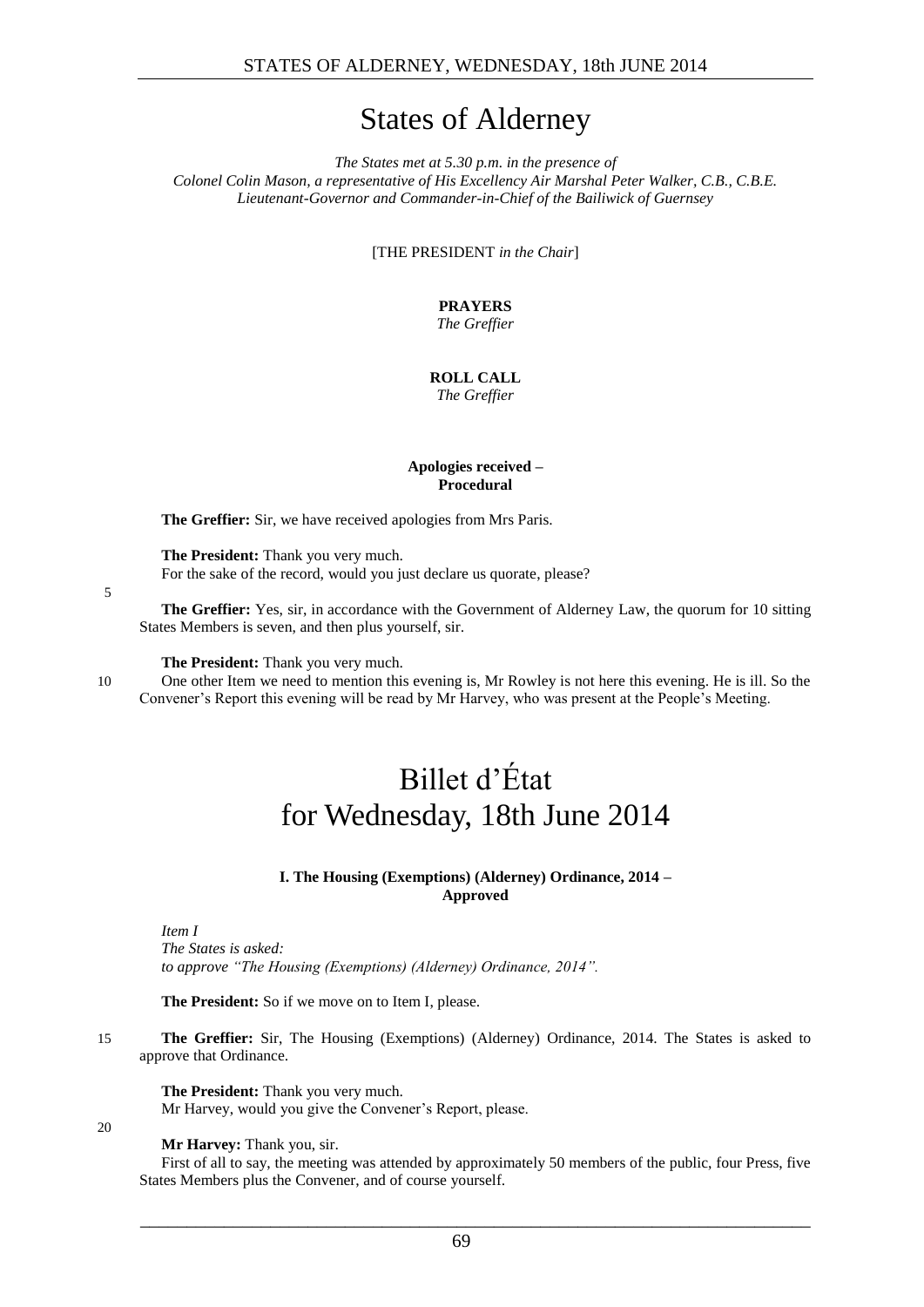Item I, The Housing (Exemptions) (Alderney) Ordinance, 2014. Comments on this Item included:

25 One contributor, having received a letter from the States Engineer, was of the understanding that due to the Planning Review being carried out by ARUP, applications for individual Ordinances will not be considered by the States at this time. Mr Birmingham, Chairman of BDCC, advised that this application fits in with the Committee's current policy as it is a conversion of an existing building as opposed to a new build.

30 Under section 33 of the Ordinance this is considered a new single dwelling being promoted and it is not normal for the Committee to grant it.

Another person said: will this not set a precedent to others for conversions of garages and workshops into dwellings? Mr Birmingham advised that similar applications have been granted by the Committee in the past.

35

**The President:** Thank you very much, Mr Harvey. Mr Birmingham, I believe you wish to propose this.

**Mr Birmingham:** Thank you, Mr President, fellow Members, ladies and gentlemen.

- 40 As you will all no doubt be aware, section 33 of the 2002 Building and Development Control Law places strict criteria on the creation of new dwellings. In this case, despite this proposed development being a conversion of an existing building and not the creation of a new building, the outcome will lead to the creation of a new dwelling. Therefore, in those circumstances the development requires that the applicant has to be prescribed as an exempted person to enable the BDCC to consider the planning application.
- 45 In this case, the proposed development conforms to the current policy for the promotion of Exemption Ordinances in that it is a conversion of an existing building and fills an identified need for downsized property, particularly in relation to the elderly.

Therefore, the Building and Development Control Committee has unanimously recommended that an Exemption Ordinance be granted for this proposal, and I commend the Item to the States.

**The President:** Mr Simonet. I believe you wish to second this.

**Mr Simonet:** Yes I do, sir.

55 **The President:** Thank you. Does any Member wish to comment on this Item?

**Mr Jean:** Sir, if I may?

**The President:** Of course.

60

50

**Mr Jean:** I would like to declare an interest. Mr Lewis is a good friend of mine and I would like to ask the advice of the Greffier on how I should proceed. He is only a friend. I have absolutely no interest in the Item. How do you feel I should go? Do you feel that I should leave it to my own discretion as to whether I vote or not on this Item?

65

**The President:** Mr Jean, that decision lies with me, and you may vote on that Item. It is up to you to decide, now that you have declared your interest. You may take part in the debate. You may vote or not vote according to your conscience.

70 **Mr Jean:** Thank you, that is fine.

**The President:** Do you wish to speak on this Item?

**Mr Jean:** No.

**The President:** Does any other Member wish to…?

**Mr Tugby:** Sir, I had better declare an interest as well, because Mr Lewis asked me to quote on the building, so I will not vote on this Item.

80

75

**The President:** Thank you very much indeed. Does any other Member wish to…? Mr Berry.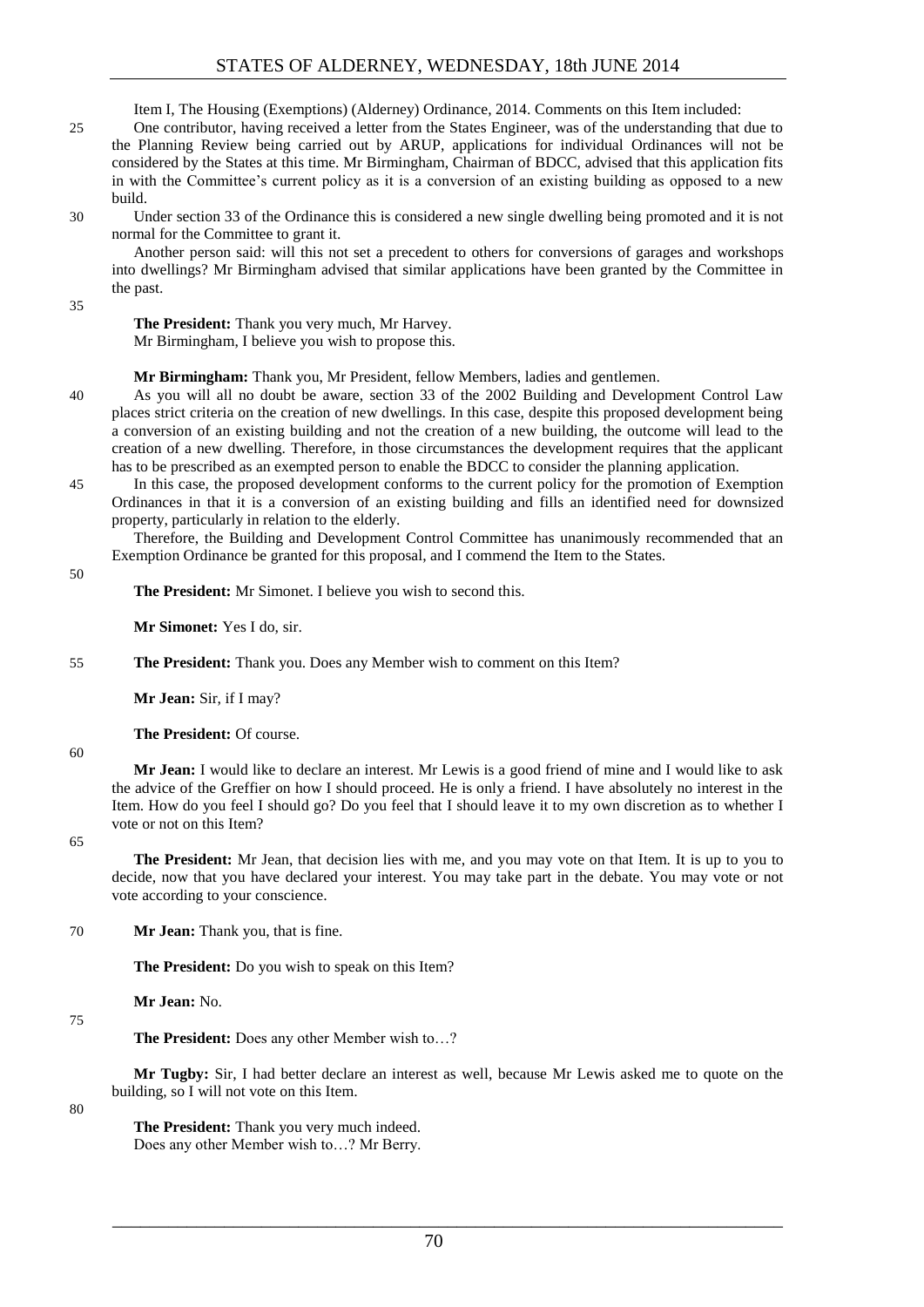**Mr Berry:** Sir, I raised this point at Building and Development Control. My concern is, as you know, to 85 do with the traffic management on this Island and I am concerned that any future development of existing garaging or car occupancy space on the sites is of some concern. We have in the past allowed conversions and to the detriment of the traffic situation, so I will be voting according to my conscience on that, sir.

**The President:** Thank you very much.

90 Does any other Member wish to speak on this Item?

**Mr Birmingham:** May I make a point of information?

**The President:** You may make a point of information, yes.

95

**Mr Birmingham:** Thank you. Just for Mr Berry, though he is probably aware of this from being on the BDCC, during the considerations of the plans, one of the considerations was that there should still be adequate off-road parking as the garage is being lost, and there is space for off-road parking in this particular case.

100

**The President:** Thank you, Mr Birmingham. Does any other Member wish to speak on this subject? In that case, Madam Greffier… Sorry, Mr Birmingham, do you care to sum up?

105 **Mr Birmingham:** No, thank you.

**The President:** Okay, Madam Greffier, if you would call the vote, please.

*A vote was taken and the results were as follows:*

| <b>FOR</b>    | <b>AGAINST</b> | <b>ABSTAINED</b> | <b>ABSENT</b> |
|---------------|----------------|------------------|---------------|
| Mr Birmingham | None           | Mr Tugby         | Mr McDowall   |
| Mr Harvey     |                | Mr Berry         | Mrs Paris     |
| Mr Simonet    |                | Mr Jean          | Mr Rowley     |
| Mr Roberts    |                |                  |               |

110

**The Greffier:** Sir, that is 4 for the motion and 3 abstentions, so that is carried.

**The President:** Thank you very much, Madam Greffier.

#### **II. General Services Committee Membership – Mrs Paris appointed as fourth member**

<span id="page-4-0"></span>*Item II The States is asked: to appoint a fourth member to the General Services Committee.*

**The President:** Could we move on to Item II, please?

**The Greffier:** Item II, sir, is the General Services Committee Membership. The States is asked to 115 appoint a fourth member to the General Services Committee.

**The President:** Thank you.

Mr Harvey, would you read the Convener's Report, please?

120 **Mr Harvey:** Thank you, sir.

There were several comments on this Item.

Will this change make the Committee stronger? The Convener advised that it would and a full complement of members will allow the Committee to be quorate for voting purposes, even in the event of absences from members. The change will also bring the Committee membership into line with that of 125 BDCC, who also have five members.

One contributor advised that there used to be a practice in the past that when committees fell short with members for any reason, members of the public with relevant expertise would be co-opted into meetings.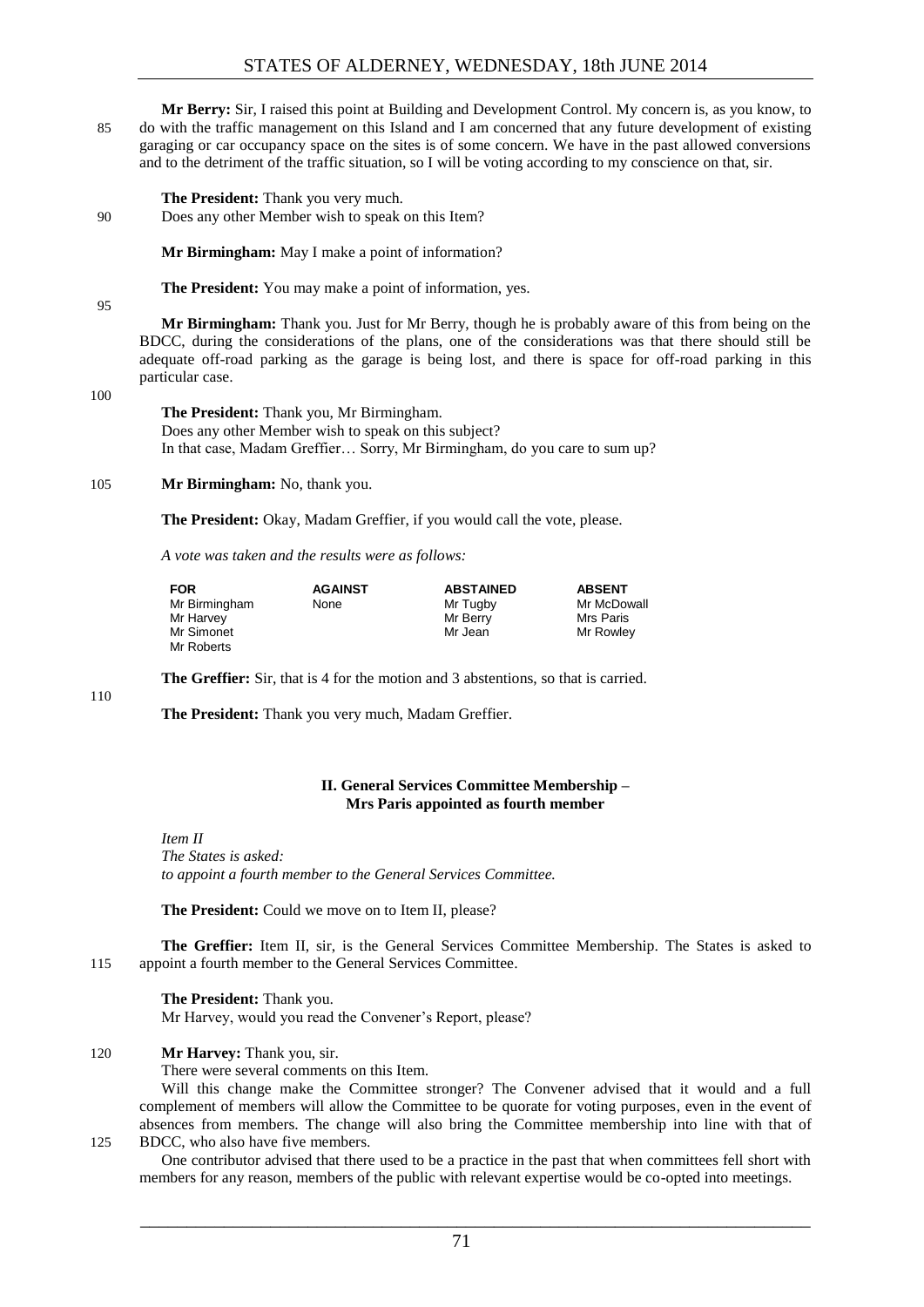Another contributor asked whether there were any Members currently not on any Committees. The Convener advised that all Members are on the Policy and Finance Committee and the newly elected 130 Member, Norma Paris, has expressed interest to be on the General Services Committee. However, nominations would be made at the States Meeting.

| 135 | <b>The President:</b> Thank you very much.<br>Mr Tugby, I believe you wish to propose this Item. |
|-----|--------------------------------------------------------------------------------------------------|
|     | Mr Tugby: Yes, sir.<br>I have nothing further to add, so I just propose it.                      |
| 140 | <b>The President:</b> Thank you very much.<br>Mr Berry, I believe you wish to second this.       |
|     | <b>Mr Berry:</b> I second it, sir, and reserve my right to speak.                                |
| 145 | <b>The President:</b> In that case, do we have any nominations for this position, please?        |
|     | <b>Mr Birmingham:</b> Yes, I would like to nominate Mrs Norma Paris for the position.            |
|     | <b>The President:</b> Thank you, and do we have a seconder for that?                             |
| 150 | <b>Mr Tugby:</b> I will second it, sir.                                                          |

**The President:** Thank you very much. Do we have any other nominations for this position? We have no other nominations for his position, Madam Greffier.

**The Greffier:** Then Norma Paris, sir, is appointed to the General Services Committee.

<span id="page-5-0"></span>**The President:** Thank you very much.

#### **III. The Alderney Housing Association – Grant Funding – Sable D'Or, Rue de Beaumont – Grant approved**

*Item III*

*The States is asked:*

*to approve the awarding of a grant to the Alderney Housing Association of Two Hundred and Thirty Eight Thousand Pounds (£238,000) from the capital account towards the above project, to provide two social housing units for rental and partial ownership.*

160 **The President:** May we move to Item III, please?

**The Greffier:** Item III, sir, is The Alderney Housing Association – Grant Funding for Sable D'Or on Rue de Beaumont.

The States is asked to approve the awarding of a grant to the Alderney Housing Association of £238,000 165 from the capital account towards the above project, to provide two social housing units for rental and partial ownership.

**The President:** Thank you very much. Mr Harvey, would you please read the Convener's Report?

170

155

**Mr Harvey:** Thank you, sir.

There were a number of comments on this Item.

At £516,000, it is expensive for two properties. The Convener advised that this proposal was considered by P&F following a presentation by the Housing Association.

175 Why are building and refurbishment works being undertaken by the Housing Association with funding from the States? The Treasurer advised that it was part of the agreement with the Housing Association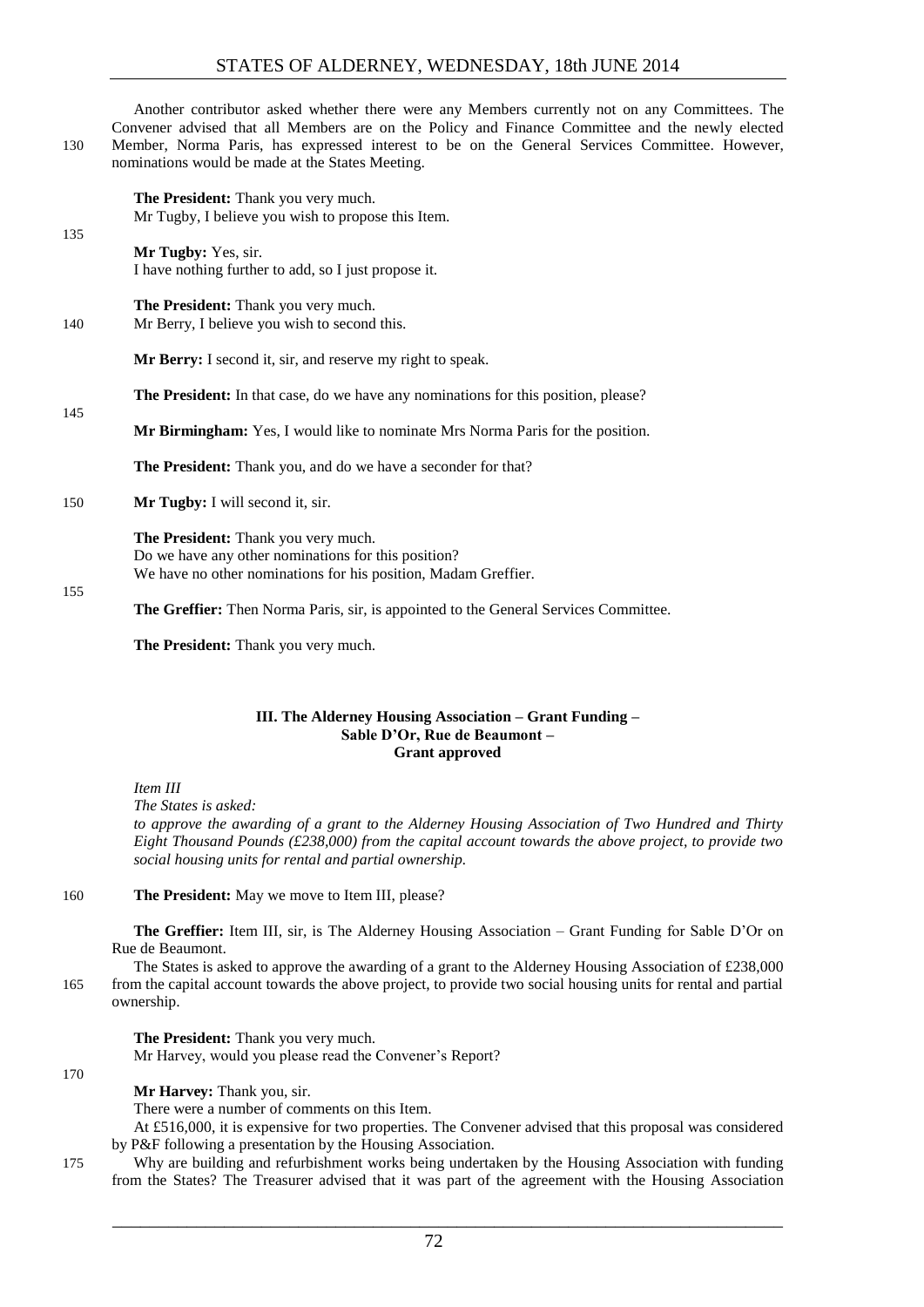when it was formed and the housing stock transferred, that the States would assist with financial grants in the early phases of getting the social housing up to a reasonable standard.

Has the Housing Association any interest in partial ownership of properties, as it is difficult to see why 180 someone would only want to own 80% percent of a house? The Treasurer advised that partial ownership is usually available in stages of 10% up to 80% to enable those to get on the housing ladder.

Another contributor asked why spend £500,000 on building two properties when the Housing Association can purchase two for £300,000? The Convener asked Mr Simonet, Chairman of P&F, to provide an explanation. Mr Simonet stated that the system of grants to AHA had been pre-arranged and that 185 the Housing Association raise money from bank loans as well. He believes it is a good, workable system and the Housing Association is providing quality social housing for the people of Alderney. He advised that

- he had requested in 2013 that AHA explore the purchasing of properties on the market. However, those available are not up to standard.
- Another contributor suggested that the current properties be demolished and the site sold. Does the 190 Housing Association have people interested in partial ownership? Mr Simonet, Chairman of P&F, advised that AHA indicated that they have two or three people on the list but have not yet been promoting partial ownership until the properties are known to be available. This has since been verified by the Housing Association. Promotion of the properties will commence later this year.
- It was stated at the inception of the Housing Association that it would be independent from the States 195 and no longer be a burden on the taxpayer. However, the funding by the States still continues. The Treasurer reiterated that it was part of the agreement with the Housing Association that the States would assist with financial grants in the early phases of getting the social housing up to a reasonable standard. However, this will not continue indefinitely.

Is the value of the plot known? Mr Simonet advised that he is uncertain of the value of the plots. 200 However, he stated that it is in the ownership of the Housing Association, as it was part of the transfer of the housing stock.

Finally, a contributor stated that it would deplete the stock available to others not requiring social housing.

#### 205 **The President:** Thank you very much.

Mr Simonet, I believe you wish to propose this?

#### **Mr Simonet:** Yes, indeed I do, sir.

Mr President, Alderney Housing Association has been in existence for a little over three years. It is 210 registered as a not-for-profit company with charitable objectives.

The main core business objective of Alderney Housing Association is to improve the existing housing stock and increase the supply of good quality, social housing, giving greater choice for the people of Alderney and housing need.

In August 2010, States' housing stock of 52 properties were transferred to Alderney Housing 215 Association. The majority of these properties were in very poor condition, having suffered from a lack of investment in maintenance and renovation over many years.

I would like to briefly outline the performance of Alderney Housing Association over the past three years.

Initially, Alderney Housing Association carried out surveys of all the existing properties, and have 220 implemented a repair, refurbishment and maintenance programme on those properties that they consider worth investing in in the long term.

They have organised the renovation of nine properties at Alexander Court, and these are now near completion. A further 11 properties at Bird Cage Row are scheduled for renovation and these are going out to tender in July this year.

225 Seven houses in Coastguards are scheduled for renovation. Tenders will also be sought in July.

Some of the properties at Whitegates have been demolished, and the remainder will suffer the same fate as soon as the tenants can be rehoused. The aim is to redevelop the site with new, high quality low maintenance houses. Construction is expected to start next year.

New homes are currently being built on the Grand Hotel site, consisting of nine two-bedroom flats and 230 four three-bedroom houses. These are expected to be ready for occupation early next year.

The Platte Saline site has already received planning permission for six properties, and will be developed during the next three to five years, depending on housing need and funding.

The building of two three-bedroom chalet bungalows on the Sable D'Or site will start as soon as possible, if the grant application that is before the States tonight is successful.

235 Alderney Housing Association is self-funding for the majority of its modernisation work, reinvesting its rental income and using its bank overdraft facilities. However, some assistance in the shape of grant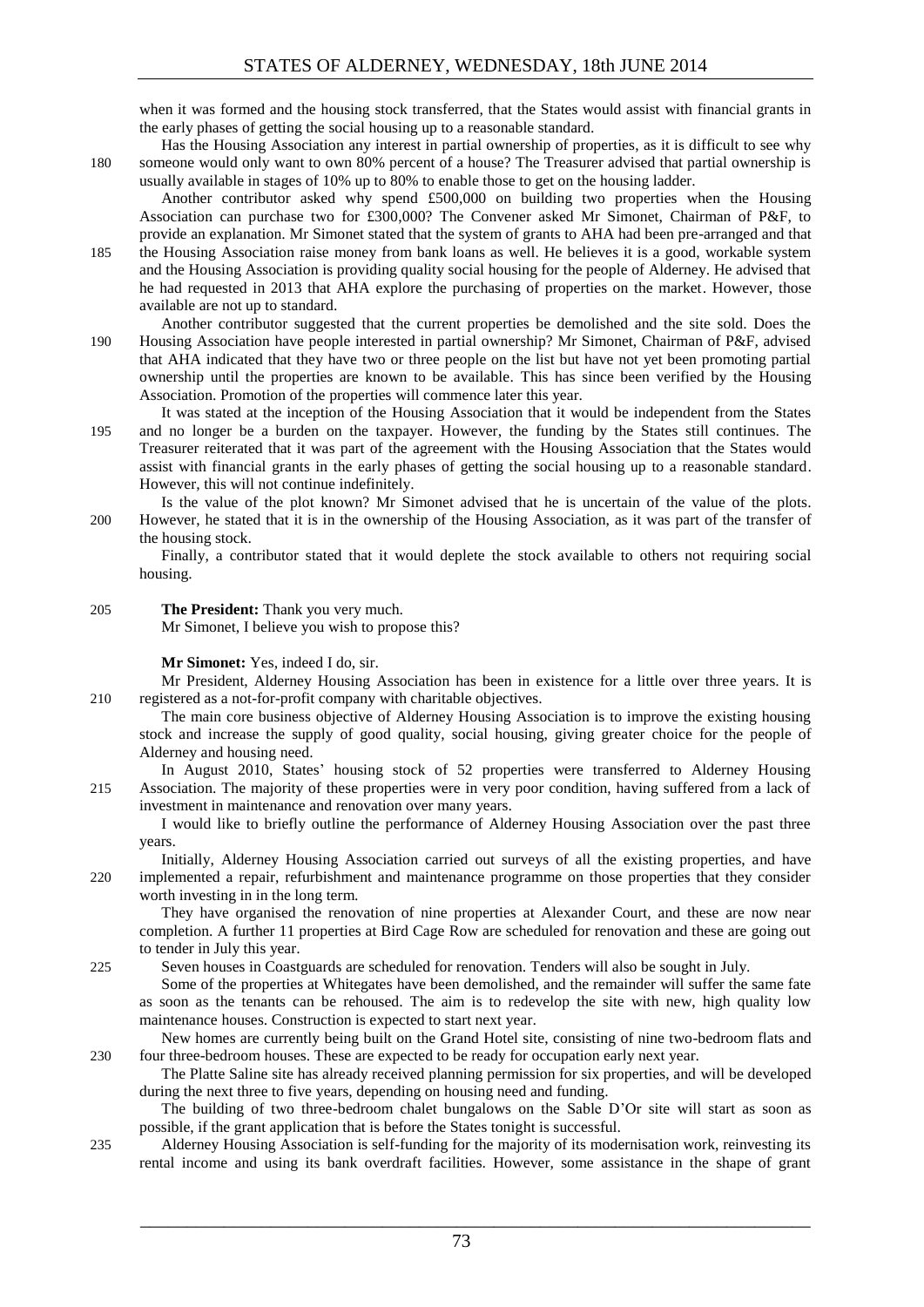funding from the States is required until Alderney Housing Association builds up its stock of property to a level that will enable it to become financially independent.

A member of the public, as you heard, queried the cost of Sable D'Or development. Alderney Housing 240 Association received tenders from three local builders. The lowest tender was accepted. This tender has been carefully scrutinised by the Alderney Housing Association professional staff, and is considered to represent value for money.

It is also worth noting that all the construction work is being kept on-Island, with the obvious benefits for the local economy.

245 Another member of the public asked why Alderney Housing Association has not purchased some of the properties that are currently on the market. During the past year, the Housing Association has viewed a number of the available properties. However, none of them can be proved to be financially viable, once the cost of repairs, renovation or modernisation to bring the properties up to the required standard was added to the purchase price. The Housing Association will continue to monitor the housing market for suitable 250 projects.

Alderney Housing Association has demonstrated its ability and commitment to provide high quality social housing for our Island residents and I hope my fellow States' Members will continue to give them the support that they need to achieve their objectives. Thank you, sir.

255

**The President:** Thank you, Mr Simonet. Mr Harvey, I believe you wish to second this.

**Mr Harvey:** I do, sir, and I reserve the right to speak.

260

**The President:** Thank you.

Does any Member wish to speak on this? Mr Jean.

**Mr Jean:** I would like to thank Mr Simonet first of all for clearing up something for me, and that was a 265 concern of mine that I have had for a long time that they Housing Association *did* look at other properties. I am grateful to hear that they have.

It is interesting to hear that they could not find the value for money, or that they probably required too much work to be suitable.

- My concern about the Housing Association is the fact that we may end up with the Grand Hotel site and 270 a lot of the properties out at Mannez and at Coastguards have recently become empty. My concern is that the Housing Association may be allowed to go too far, and I think that is really what we should keep our eye on, because we may well be in a situation where the Housing Association has too many houses and not enough tenants. I am already concerned that when they speak to us – and they are very truthful, for which I am grateful – that the list is not a long one, and the fact of the matter, when these lists are called upon and
- 275 materialised into action, or asked to action the request that they took away forms, perhaps, it often materialises that these enquiries are just that: enquiries, and they are put down on the list. That is what I am not sure about.

However, there is another reason why today I am going to support this. There is an idea of selling the site. The site is now no longer as valuable as it was, the House is derelict and I am going to support it.

280 Although – and I am very grateful for what Mr Simonet said, and that has actually changed my mind because I was not going to support it. But I am now.

Thank you.

#### **The President:** Thank you, Mr Jean.

285 Does any other Member wish to speak on this? Mr Tugby.

**Mr Tugby:** Yes, sir. I have got quite a lot to say on this one, sir.

With the Housing Association, we are talking about giving them more money for us to waste. We are going to build to rabbit hutches – because that is what they are  $-18'6''$  long inside measurements, and 17' 290 wide. If you put to 20' containers together, and a half a container on the top, that is what one of these houses is going to cost: £250,000 for that! Absolutely ridiculous! How on earth they got to this figure, I do not know.

Alright it went out to tender, but it depends on what the people were saying to go in, because it is a timber framed building, So for comparison and I have compared it per block: double cavity, and also 295 insulation. It will not take more than 3,000 blocks per property.

Now, to lay those blocks, even if you went over the top and you said £5 per block, for the block and to lay it, you have come up to £15,000 for the blocking. The roof trusses for a small place like that: not much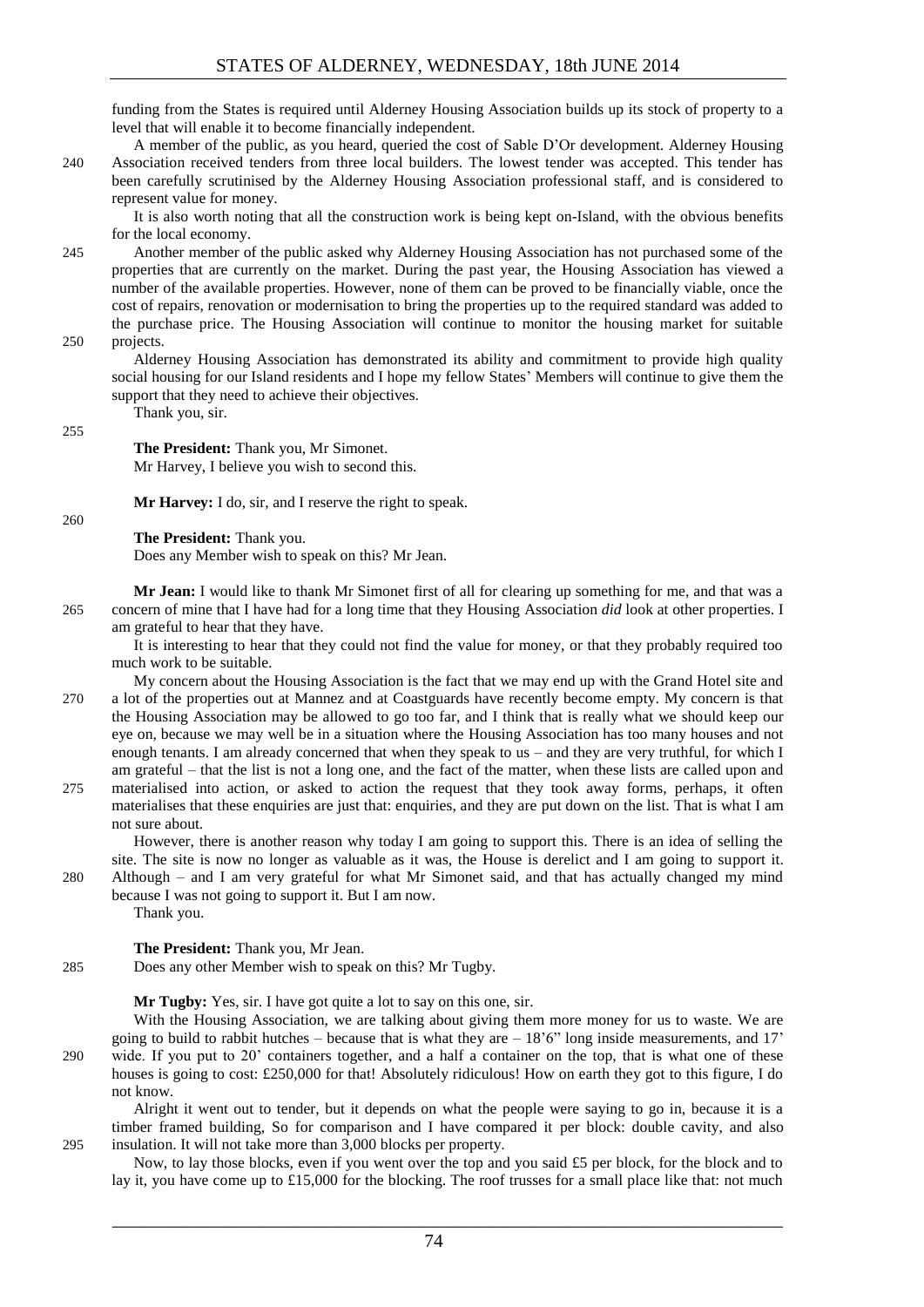more than  $\pounds$ 1,000. The oversight for the floor much to my amazement, I have done bigger garages than that – seven tonnes concrete, to lay it as well, another £1,000.

300 So how on earth they have got this sort of money. I do not know.

Do you realise the size of one of the bathrooms is  $4' \times 7'$ ? Sorry, shower room, that one. A bedroom is  $8'6''$  x 4'6". The kitchen, before you put the cupboards in, is  $8'$  x 5'. You have got to put the cupboards in that as well. Talk about swinging the cat around! There is no chance of doing that. It is just far over the top, and alright, I have got nothing against spending money, but I do not believe that the States of Alderney 305 should see their money wasted. We have wasted too much in the past, instead of investing in seeing to what is needed doing in the Island, and we are going to waste more money on this! It is absolutely ridiculous.

Where on earth...? If you added it all up, you would be lucky for one house to cost more than £100,000 – and that is going over the top basically.

The floor for the street, that size floor you could lay it in a day, because the two houses together are only 310 the size of my kitchen, actually, and we laid that in a day. It is just absolutely ridiculous.

When we look at the sizes, were talking about quality housing, Mr Simonet said. Quality? Rabbit hutches maybe, but definitely not quality at that size. We should really look at these plans again before we grant £200,000-odd for any of this development. There are lots of things we could do with this money, like investing into the future of this Island, without going down this route. We have got 13 houses coming on 315 line with the Housing Association. Wherever there find all these people? Another couple of young families

have left in the last couple of weeks and some more are going. How are they going to fill these houses? It is just unbelievable, and here we are dishing out money willy-nilly, and it just gets on my nerves. And

if I lose it on this vote, it just proves another point: there is no point in me wasting my time being a States' Member.

320

#### **The President:** Mr Tugby.

Does any other Member wish to speak on this Item?

**Mr Roberts:** I just want to agree with Mr Tugby. I am not against spending the money – wisely spent 325 money – and I do not think this is wisely spent money. What we are going get for those two size houses for that money, I cannot endorse. I just cannot endorse, so I totally support what Mr Tugby has just said.

#### **The President:** Thank you, Mr Roberts.

Does anyone else wish to speak on…? Mr Berry.

330

**Mr Berry:** I am concerned, sir, if we are spending this amount of money, at what we get for the money. This is what Mr Tugby has said, and I am not against the Housing Association. I think people in rented accommodation require modern type housing. But with the depopulation going on, and the fact that we have got that Grand Hotel site coming on, the size of property does give you some concern, sir, and the 335 amount of money that we are being asked to spend.

I have serious concerns. I shall vote against this, sir, and I will vote against the only decision of our Committee. But in times when money is short, I think if you get the best that we can for our money, and if we are going to build housing, we build something of quality, but also of a suitable size that you can put families in. We have got to keep families in Alderney and encourage families to stay, but they have got

340 have the right size property.

**The President:** Thank you, Mr Berry. Does anyone else wish to speak on this Item? Mr Harvey, do you wish to exercise your reserved right?

**Mr Harvey:** I do not, sir, thank you.

#### 345 **The President:** Thank you.

Does any other Member wish to speak? In which case, Mr Simonet, would you like to sum up?

**Mr Simonet:** Yes, sir. I always listen with interest to my fellow Members' comments. Answering Mr 350 Tugby really, why the size of the houses, well, there is a need for small houses. That is why small houses are being built. Small accommodation is highly insulated and low maintenance, and that is something that has been highlighted by the Housing Needs Survey for some time.

The Housing Association have adopted a very careful strategy to provide the current and future housing needs and this is just one of them. There are actually some 10 people on the waiting list currently. There are 355 of course the tenant is that need to transfer from existing properties – old dilapidated properties – into the

75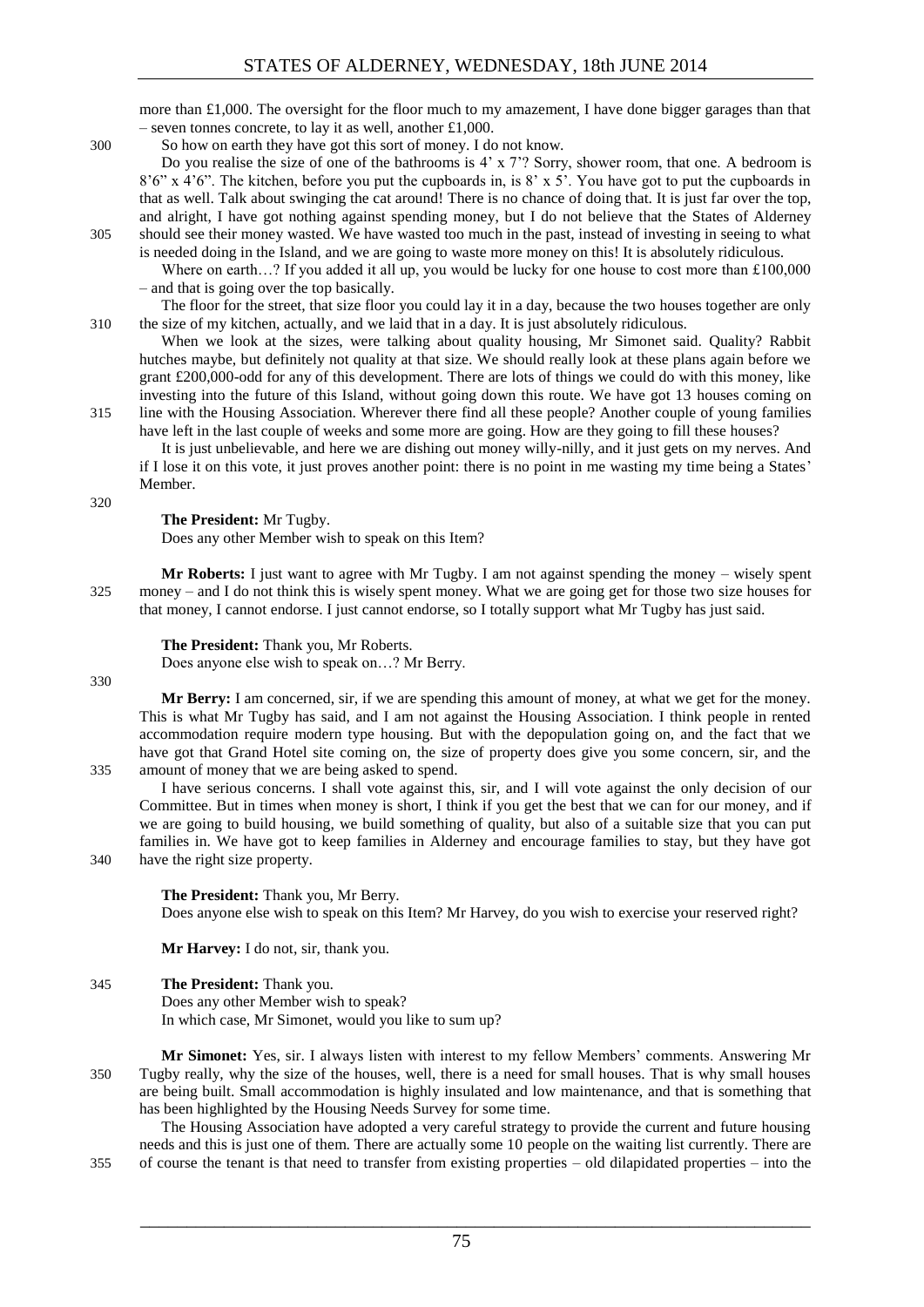new properties as they come on stream, and this will enable the new properties to be built. So that sequence, you have to house some people somewhere. You have to have houses to put them in.

As regarding the cost, these houses went out to tender. They went out and they had three quotes. These quotes have been rigorously examined and thought to be fair. Perhaps Mr Tugby missed out by not 360 tendering! Perhaps we are all the losers for that, but nevertheless we cannot do more than put properties out to tender.

There are comments from a number of Members, particularly about the size of the properties. These plans were presented to the Policy Committee by the Housing Association when this grant was put forward.

#### 365 **Mr Tugby:** Further point of order.

**The President:** Yes, please go ahead.

**Mr Tugby:** We were shown the pictures without the measurements on. It is only when I went through it 370 with the scale on, that I realised how small they were.

**The President:** Thank you, Mr Tugby. Pray continue.

375 **Mr Simonet:** Yes, I think Mr Tugby is quite right, but I am… *[Inaudible]* – and I have no problem in doing that – but I did that before the meeting, and questions could have been raised with the Housing Association, if any Member had any doubts about that.

However, this is small, quality housing to fill a housing need. If the Island is to progress and provide social housing of a quality that we all should support, then we have to carry on with this grant system in the 380 short term. Eventually, when the housing stock is of sufficient size, then the Housing Association will be completely financially independent. But this is part of the progression.

So therefore I do hope that the majority of Members will support the policy. I believe the Housing Association has done a first-class job. It is no surprise to anyone here that I was brought up for a good period of my life in the social housing on Alderney, and I know with all of you looking at me and saying 385 what a fine figure of a man I am, *(Laughter)* I did not come to any harm. However, I can assure you the conditions of those housing in the 1950s was appalling, and they have not improved a great deal in subsequent years. Providing this social housing is something we have a responsibility to do. We have a good professional bunch of people in the Alderney Housing Association that are actually supplying this need, and something that the States of Alderney failed miserably to do over decades.

390 So I do hope you will reconsider and support this grant. Thank you.

#### **The President:** Thank you, Mr Simonet.

Madam Greffier, if you could put that to the vote, please.

395

*A vote was taken and the results were as follows:*

| <b>FOR</b>    | <b>AGAINST</b> | <b>ABSTAINED</b> | <b>ABSENT</b> |
|---------------|----------------|------------------|---------------|
| Mr Birmingham | Mr Tugby       | None             | Mr McDowall   |
| Mr Jean       | Mr Berry       |                  | Mrs Paris     |
| Mr Harvey     | Mr Roberts     |                  | Mr Rowley     |
| Mr Simonet    |                |                  |               |

**The Greffier:** That is 4 for the motion, sir, and 3 against. That is carried.

**The President:** Thank you.

#### <span id="page-9-0"></span>**IV. The Alderney Road Traffic and Public Highways (Amendment) Regulations, 2014 – Amended and not annulled**

*Item IV. The States is asked: to resolve that "The Alderney Road Traffic and Public Highways (Amendment) Regulations, 2014" not be annulled.*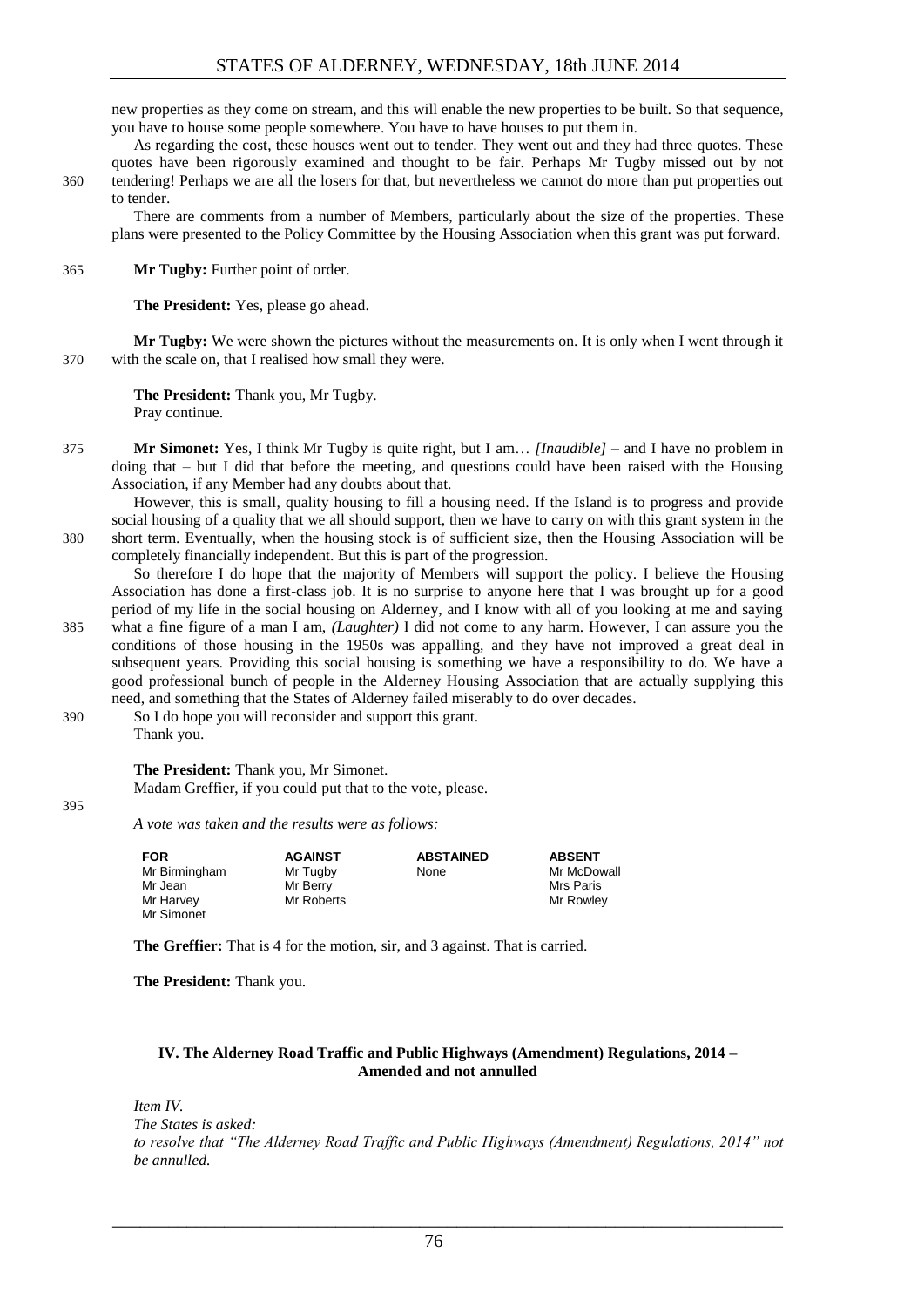#### 400 **The President:** We move to Item IV, please.

**The Greffier:** Item IV, sir, is the Alderney Road Traffic and Public Highways (Amendment) Regulations, 2014. The States is asked to resolve that those Regulations not be annulled.

405 **The President:** Mr Harvey, could you care to read the Convener's Report, please?

#### **Mr Harvey:** Thank you, sir.

Comments on this Item included: it was suggested that the restriction could only be enforced during working hours, otherwise cars parked in the two- and four- hour bays will not be able to park over night.

410 The Convener advised that this will be clarified and the regulations appropriately reworded if necessary.

It was queried whether the parking spaces will be numbered or marked to identify the different areas. The Convener advised that it will be clearly defined.

A contributor queried whether this was necessary. The Convener asked Mr Berry to clarify the reasons for these regulations. Mr Berry gave a history of the situation and advised that the Committee had been 415 monitoring the car park for some time, due to complaints from the public of congestion as cars are left

abandoned. It was queried whether GSC had considered residents' parking permits. The Convener advised that the Committee had considered the matter; however, there was not enough support.

It was queried whether this will be enforced and monitored. The Convener advised that you will have to 420 display your parking clock and the car park will be monitored by the traffic warden.

Another contributor asked, is the car park legally part of the public highway? The Convener confirmed that it was.

A contributor queried whether the Item will be withdrawn from the Billet, and the Convener advised that it would if necessary.

425

#### **The President:** Thank you very much.

Mr Tugby, I believe you wish to propose this Item?

**Mr Tugby:** Yes, sir, I would like to propose it, to bring this Item forward and I reserve my own 430 comments.

**The President:** Very good. Mr Berry, I believe you wish to second this Item.

**Mr Berry:** I wish to second it, sir, and for the sake of Members who were not at the meeting, say this 435 matter has been discussed for some years now, initially by a subcommittee of the General Services Committee, chaired by the late Mr Paul Arditti, including myself and Mr Tugby, and it was deferred onto such time as initially the New Connaught Care Home was built and then subsequently the doctors' surgery was built. Taking to mind the concerns that members of the public of shopping in town. It is not a matter that has just been raised in the last few weeks; it is an ongoing matter, and I support this.

440

#### **The President:** Thank you very much.

Madam Greffier, I believe we received an amendment to Item IV?

**The Greffier:** Yes, sir. There is an amendment proposed by Mr Rowley and seconded by Mr Berry, that 445 the proposed amendment is to revise the duration of the disc restrictions in the 12-bay and 10-bay designated parking areas from continuous to between 0900 to 1700 hours on any weekday.

**The President:** Thank you very much. Mr Tugby, I believe you wish to propose this amendment.

**Mr Tugby:** Yes, sir.

**The President:** Thank you very much. Mr Berry, I believe you wish to second this amendment.

455

450

**Mr Berry:** I wish to second it, sir, and say that I am grateful to the members of the public for their concern and that it proves that we on the General Services Committee do listen to the concerns of the public regarding overnight parking.

460 **The President:** Thank you very much. Madam Greffier, would you…?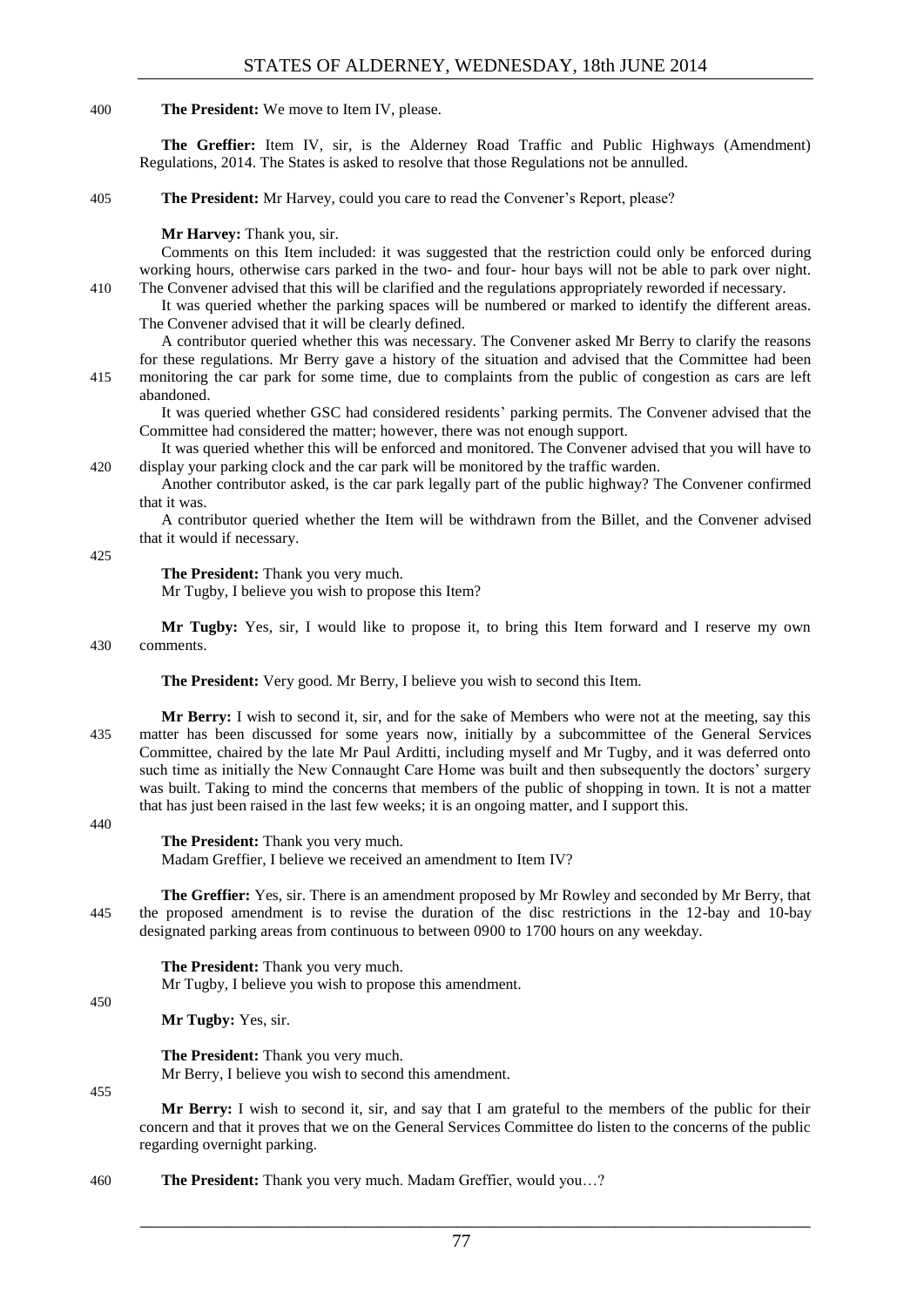Does any Member wish to speak on this amendment?

**Mr Jean:** I want to speak on the amendment and the proposition together, if I may.

465 **The President:** You may. You can speak, as long as it concerns the amendment. Please do.

**Mr Jean:** Ah, I will stay down, I will wait for the proposition.

**The President:** Okay, thank you. Does anybody else wish to speak on the amendment?

**Mr Jean:** Yes, I could speak now, on both, if you wish.

**The President:** Yes, go ahead.

475 **Mr Jean:** On the amendment, to my mind, if I heard correctly at the People's Meeting, first of all, this Item was going to be withdrawn – completely withdrawn.

**The President:** Can I make a point of order here, please? (**Mr Jean:** Yes.)

Once an Item has appeared on the Billet, and is being presented to the public on the Billet, the only way 480 it can be taken off the Billet is if the votes make an amendment to remove it. Not the Convener nor anyone else has the authority to remove an Item from the Billet once it has gone on, until it comes before the full States.

**Mr Jean:** Right, then I will speak on the amendment.

485 What I will say about the amendment, is this is making it up as we go along.

What traffic problem is there that requires this? There is none. The car park on Sunday was empty. There was nobody in there, because the actual effect of what you have done, instead of doing last year what we embarked upon, and were going to do this year as the surgery got near to fruition, which was to talk to the various people who had cars parked at the Val car park on a long-term basis and had left them for a long 490 time. Admittedly some of those owners do live in High Street, yes?

The point about this car park is that until you actually do the first part of it, you cannot actually measure the need, or even whether this amendment is needed. To my mind, the amendment is not needed, and therefore I will vote against the amendment.

We will then talk about the proposition, I believe the proposition should not be here. The preparation 495 work has not been done for this. What has happened is three or four fences have been jumped, before you actually get to the parking restrictions, to the amendment, to anything else. I do not believe that this was required – any of it – amendment, proposition, none of it.

So there my views on the amendment: I am against.

500 **The President:** Thank you very much, Mr Jean. Does anybody else wish to speak on the amendment?

**Mr Birmingham:** If I may, Mr President, fellow Members, ladies and gentlemen, I am slightly with Mr Jean here, in terms of the comments I wish to speak about. But I think this refers just as much to the 505 amendment as it is to the proposition.

I applaud the attempt being made by the General Services to deal with the parking issues in the Val car park, but I do believe that they have failed to take into consideration the needs of town residents, particularly in Victoria Street and High Street. Now, if memory serves me correctly – and I think this echoes what Mr Jean said – when high Street was designated as one way and parking was removed from the 510 north side of the road, one of the reasons given in mitigation was that the residents of High Street could still

have the ability to park in Val car park as an alternative. The parking restrictions that the Committee are introducing here seem to go against those guarantees that were made at that time.

For me there is a simple solution to the situation, and that would be the introduction of a number of residents' parking spaces in the Val car park operated by the simple issuing of a residents' permit. This 515 system that works well in many urban areas in the UK. Some might say that that is unnecessarily complex, but I do not believe that is the case. We already have a number of disabled parking spaces in town that work on such a system.

I would urge the GSC to consider this issue further, so as not to penalise residents of town, and I think I have to agree with Mr Jean that I would have to vote against the amendment and against the proposition, as 520 I feel it needs further consideration.

470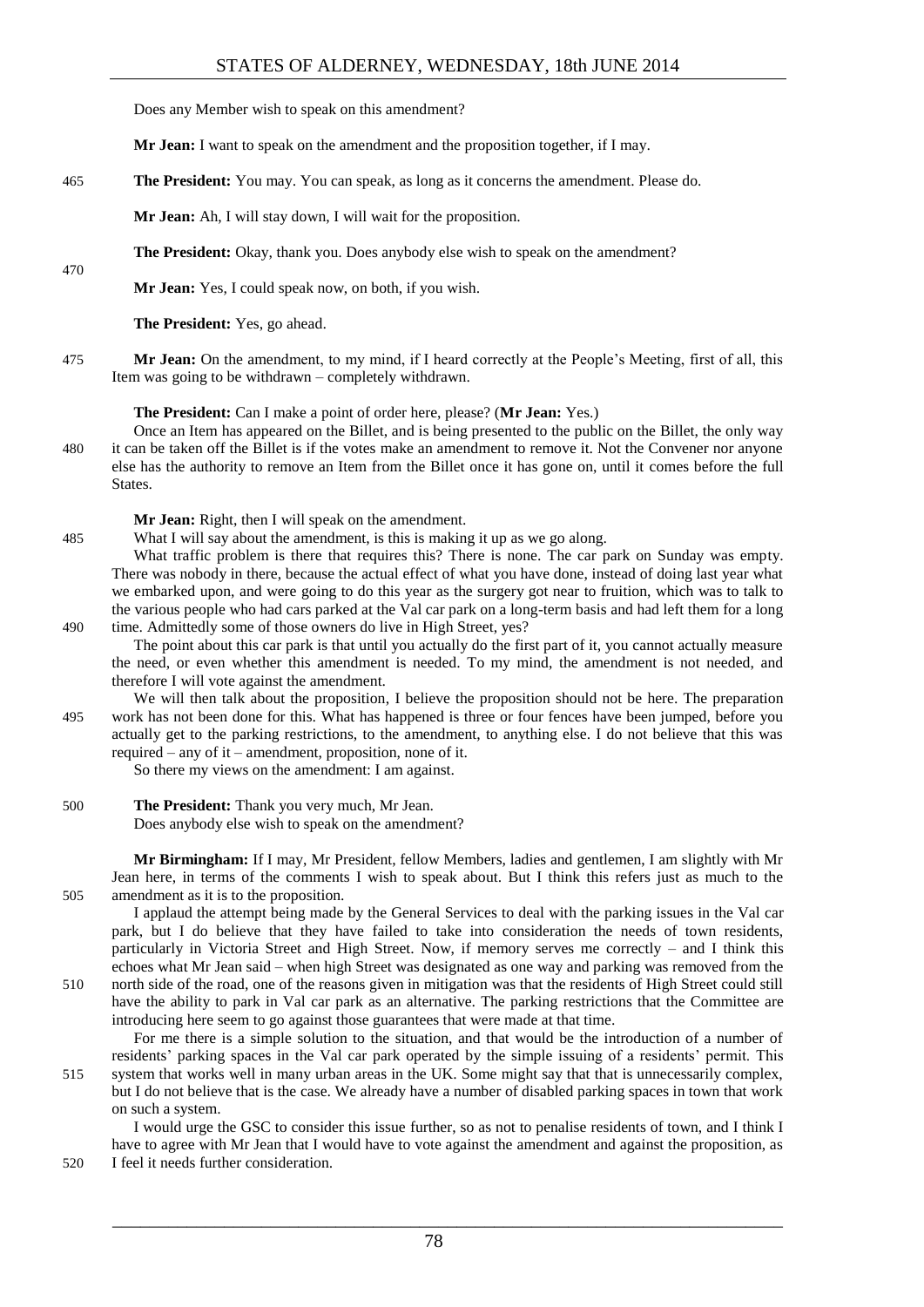#### **The President:** Thank you very much, Mr Birmingham.

Does anybody else wish to speak on the amendment? Yes, Mr Harvey.

#### 525 **Mr Harvey:** Thank you, Mr President.

Yes, I came from the Guernsey States only a month or so ago, where a rather vexatious debate on paid parking was being undertaken, so there is a sense of *déjà vu*. I think it is probably important to state that I do not think anybody has a right to park on public land. It is something that the States can decide who should park there and on what terms, and having said that, one has to feel sympathy for people who find 530 themselves living in town with no other parking space.

I did enquire about residents' permits and was told that this idea had been rejected, and so I do still have some reservations. I think there was a need – perhaps a pressing need – to do something about the car park because of the problems of the doctors' surgery being open and, understandably, certain people trying to get to that surgery with mobility problems, who were having some difficulty. So I think there was a degree of 535 urgency to do something about this, but I think that there are still some issues that have not been properly

considered, and I do feel inclined to believe they should be referred back to General Services for a bit further consideration – maybe even for some simple survey of who is in the car park, what it is being used for, and dealing separately with the derelicts, as has been raised at the People's Meeting.

Thank you.

540

**The President:** Thank you, Mr Harvey. Mr Tugby.

**Mr Tugby:** Yes, sir, I was not going to speak yet, but some of the things that have been said, I have 545 taken on board.

We are talking of... There are some spaces will have 96 hours parking. Surely if you are not going to move the car for four days – that is what 96 hours is, after all – you could go home, park it up at Butes, where you can park as long as you like. This is purely for people who during the week want to get into town, because you have difficulty parking in town, then the people leaving their cars in the car park long-550 term and that is why we have brought in these regulations – or trying to bring in the regulations. We have talked about it on a number of occasions. This is gone on for two or three years, basically, since the car park

first started. We have taken on board what some of the people said, and that is why they have brought this

amendment forward to cater for some of the problems, but at the end of the day, 96 hours should be more 555 than sufficient for any resident in Victoria Street. If they are not using the car more than that, well, they can park it at Butes.

It is purely to try and stop the people who go put their cars in the car park and leave them there forever, basically, and there is no restriction on them at all. The most complaints that I have had from people is that there is no room in the car park. If you got the cars moved that have been in there for two or three weeks 560 then there would be no problems – but you try and get a car… If there are no restrictions in the car park, you cannot get them to move, basically. This is purely to remedy that problem.

**The President:** I think that concludes the debate on the amendment. Could you put the amendment to the vote, please, Madam Greffier?

565

*A vote was taken and the results were as follows:*

| FOR        | <b>AGAINST</b> | <b>ABSTAINED</b> | <b>ABSENT</b> |
|------------|----------------|------------------|---------------|
| Mr Roberts | Mr Jean        | None             | Mr McDowall   |
| Mr Simonet | Mr Birmingham  |                  | Mrs Paris     |
| Mr Harvey  |                |                  | Mr Rowlev     |
| Mr Berry   |                |                  |               |
| Mr Tugby   |                |                  |               |

**The Greffier:** That is carried, sir.

**The President:** So that means that we do not proceed to the main Item, as the amendment has been 570 carried.

**The Greffier:** That is the amendment, sir, just to change that one item to the 12-bay and 10-bay designated parking areas, from continuous to 9 a.m. to 5 p.m. in any weekday. That is not the Regulations themselves.

575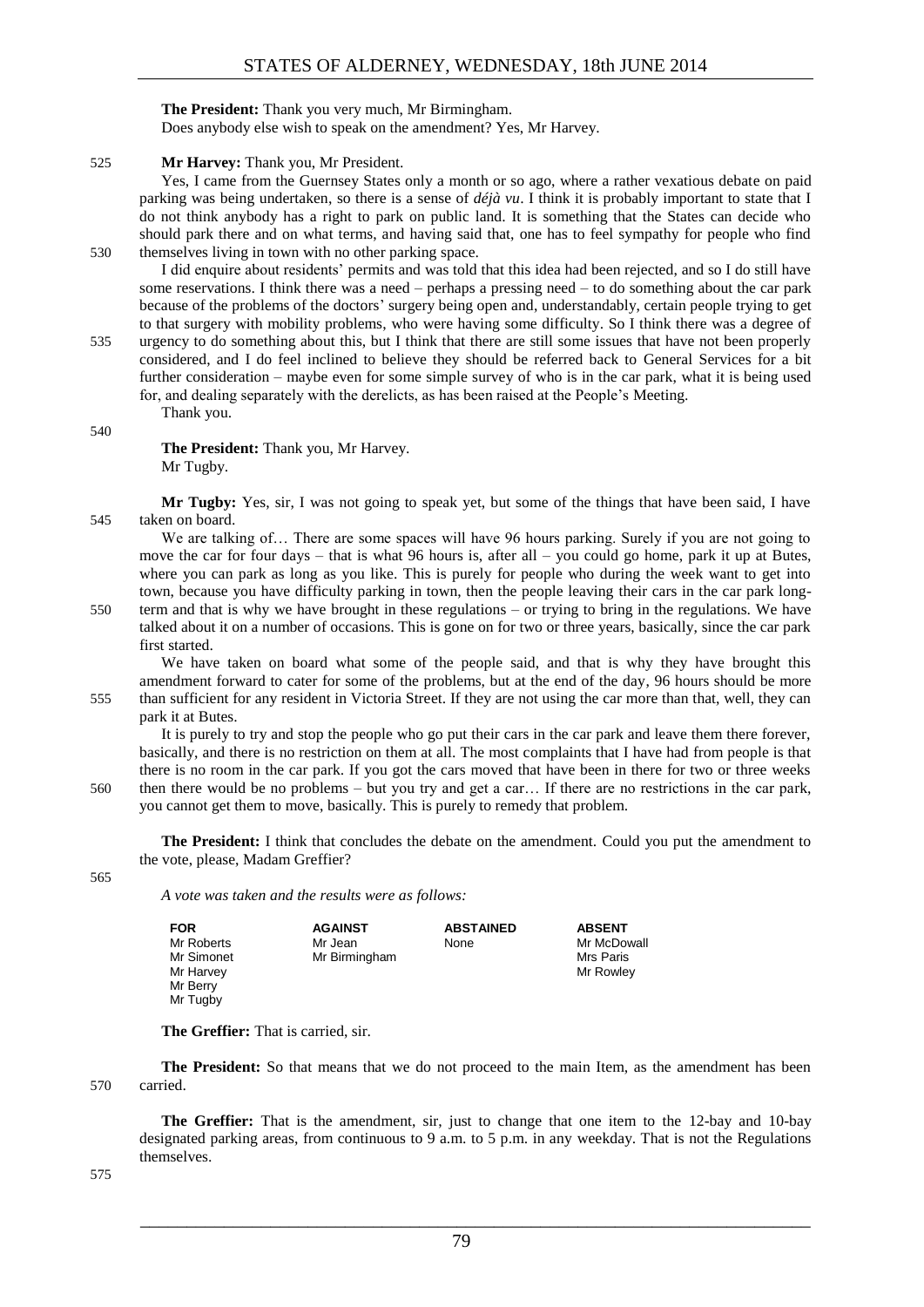**The President:** Okay, so we now need to have the debate on the Regulations. We have already had that proposed and seconded. Does anybody wish to speak on the main Item now?

**Mr Jean:** I would like to, if I may.

580 I first of all declare an interest. My family are consumers of the product, *(Laughter)* although we are making our own arrangements.

What I would like to point out on the main proposition itself, now obviously amended, is that the preparation work should have been done before, to actually see the picture properly. What we cannot see – and in actual fact what has taken place since… Because this is already in place, although we are standing 585 here voting tonight, it is already been acted upon, it is in place, and there are now clear car parking spaces. Yesterday, I counted 10 spaces along one side and four along on the other long-term. There are several long-term plans park there, which have now moved. They have gone. And there is even a lorry with grass growing out of the back of it, and quite a lot of vehicles, and on a weekly basis, the car park itself was actually used as a waiting area for jobs going into the garage next door.

- 590 Now, let us take the priorities, let us look at the situation. The Connaught is very well catered for with its car parking. It has no need of the Val Road car park. The original purpose, which Matt brought up, of the car park, one of its main priorities was to aim to decongest High Street and Victoria Street of parked cars, and also when the one-way came in, that of course was very successful.
- But what happened at the same time was that some very large vans moved into the car park, and quite a 595 waiting list to the garage, plus the daily trade for that garage. My belief and the discussion that I had with the Committee last year, that I believe should have taken place, and I do not believe took place – certainly not to my satisfaction or within my earshot or anything that I made any significant impact, that I actually heard – it was happening that these people had been approached and told, 'Look this car park is not very large – large enough for the purpose, but not very large – and the fact of the matter is we want you to move
- 600 these vans that we know have been parked here for some weeks. These vehicles here awaiting work must go into your own area.'
	- The doctors' surgery has got a car parking. We just discussed the Connaught. That is very well catered for.
- Now, I think that this is what I call an overreaction. We have gone over two or three fences before you 605 should have got to this one, and the only way to have measured whether this one was necessary was by doing that preparatory work which has not been done, which I recommended last year.

I am really against this because of that, but I have also noticed that since this is now in and has come in, those cars that were… and why this is not necessary, there is now clear space during the morning, during the afternoon, and quite a lot of clear space.

- 610 So in other words, if you had had the clear-out and the sort out, these measure would not be necessary. We do not yet have a traffic problem in Alderney. That is the point, and that is why I am saying and I am urging you to vote against this. I think this is wrong.
	- Thank you, sir.
- 615 **The President:** Thank you, Mr Jean. Does any other Member wish to speak on this?

**Mr Berry:** Can I speak again, sir?

620 **The President:** Mr Berry. You are now speaking on the main motion, you may speak again.

**Mr Berry:** Yes, I have listened to what Mr Jean said. I am a member of the public who uses the Connaught Home. I go and visit my ex-mother-in-law. I prefer to park in the car park, because I know there are some elderly people who cannot walk up the hill to the parking space and sometimes the parking spaces 625 are quite full at the Connaught. It is not that wide.

When discussing this, I was told that we could not do anything in particular because of the situation to suit particular businesses, such as the doctors' surgery. It is a car park for the general public.

In regard to the Members and their concerns about parking generally, many of our roads are one-way roads, simply because we have got that number of vehicles parking on the Island. At the meeting the other 630 night, I made the promise to that meeting that I would bring a paper forward regarding the future of traffic management in Alderney. That is coming to the General Services as a discussion document in July and hopefully, if it goes through with that, it would come to a public meeting, so that we can discuss how we can provide adequate parking within the streets of Alderney rather than having to provide car parks.

I would urge Members of this House and also members of the public if it is made public, to take careful 635 note of and to put in whatever comments that they may have, because we are at the present moment in time, trying to encourage new business, new people to the Island. We have got a number of empty houses. Some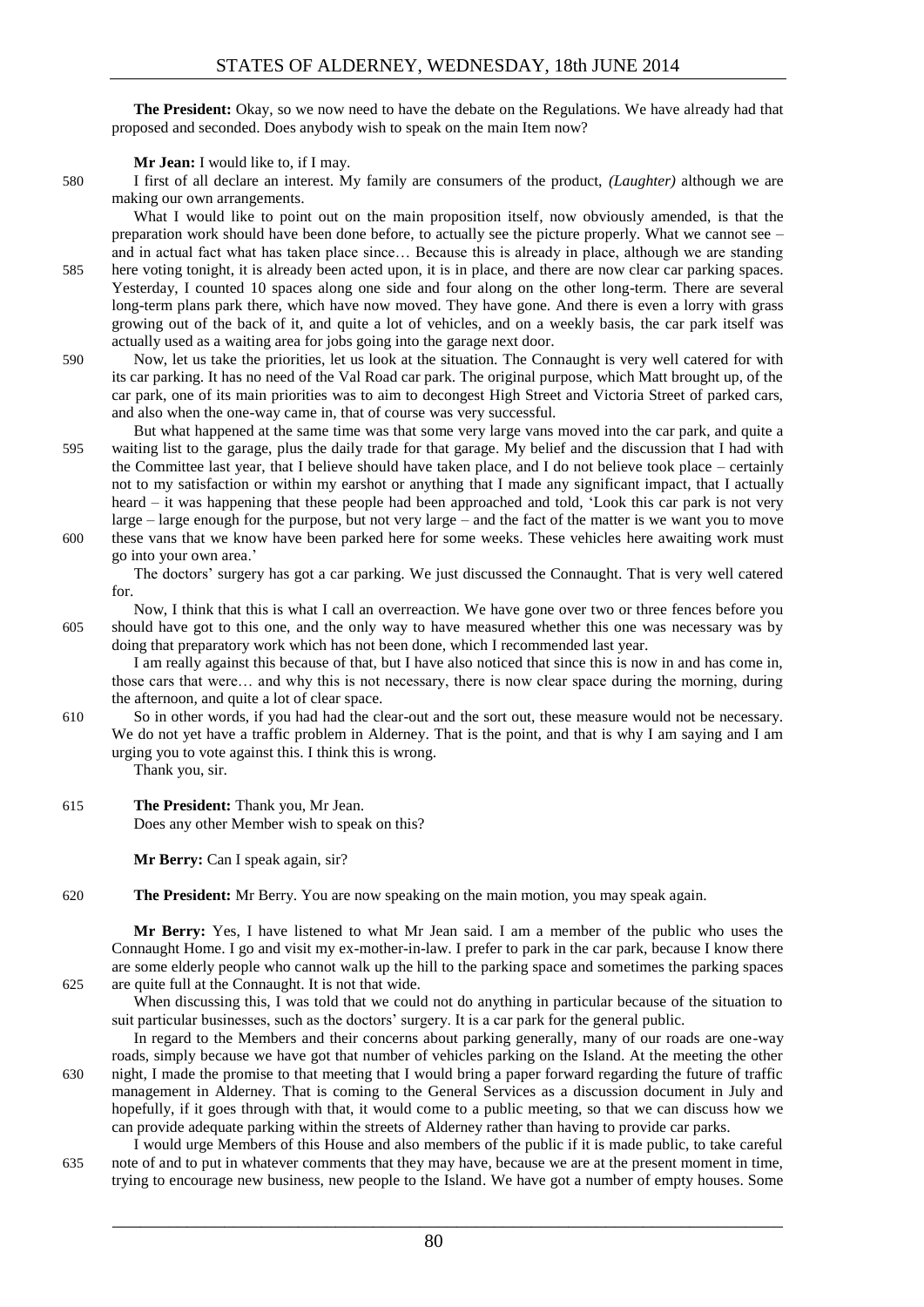say about 300. If you average out two cars per household, we have got to think now what the situation might be in the future. We have had a propensity in the past to wait till something happens and then try and react to it. We do not want to be in a situation – and I mean this genuinely, ladies and gentlemen and 640 Members of this House – where we are going to have to deal with the situation like Guernsey is going to

deal with the situation, when it is too late to do anything.

I am not asking for draconian measures. I am just saying that the car park in the Val is for everybody to use, not just a selected few. If you cannot say we can dedicate some to the Connaught, some to the shops in town, you cannot dedicate it to anybody else. It is there for whoever comes in at the time that the space is 645 there, and the number of people who have said to me, they have come into that car park and they cannot park there; they have to go elsewhere, or come back at some later time, to see if there is a problem with parking. It is a simple solution, sir, and we are just trying to do the best we can for the general public, not just for the few.

650 **The President:** Thank you very much, Mr Berry.

Does any other Member wish to speak on this Item? Mr Roberts.

**Mr Roberts:** With 96 hours, it is a trial: if it works we keep it; if it does not work, we can change it.

I am also in favour of possible residents' permits. We can give that a trial, see if that works. There are 655 many options open to us.

There has been a lot of traffic dumped in the car park, and it is quite interesting to see, Louis said, about emptying out.

Rome was not built in a day. Let's try it.

#### 660 **Mr Jean:** On a point of order, sir,

**The President:** Point of order, Mr Jean, yes.

**Mr Jean:** The point of order I wish to raise is that you cannot be that casual about something so 665 permanent.

**The President:** That is not a point of order, Mr Jean. That is an opinion.

**Mr Jean:** It is a fact. It is a fact: it is looking at the thing too casually, and we cannot afford to do that. 670 This wants to go out.

**Mr Roberts:** Perhaps you want to do it all at once. Sometimes it does not work.

**The President:** Mr Roberts, you may finish your speech, you can continue.

675

**Mr Roberts:** Thank you.

It is just my view. Residents' permits: I am also keen on exploring that. So I am going to vote for this.

**The President:** Thank you very much, Mr Roberts.

680 Does any other Member wish to speak on this? Mr Birmingham.

**Mr Birmingham:** I will just reiterate the points I made on the amendment: my opinion is the same here. I would just like to raise one small point relating to the doctors' surgery. When the BDCC considered the plans for the doctors' surgery, one of the major considerations we took into consideration was car 685 parking, and we ensure that there was adequate car parking around the doctors' surgery so that it would not impinge on the car park.

I am perhaps slightly concerned that perhaps that carparking that was catered for is perhaps not being used in the proper manner and I would say that as part of any discussion that GSC should have in relation to the car park, it might be that they need to engage with the doctors' surgery, to ensure that they are using the 690 adequate provision that was put into the planning application that came to BDCC.

But my view still stands: I think there is further work that needs to be done here.

Mr Berry mentions that… he used this phrase, 'not for the selected few' when he was referring to the parking spaces. If you were a resident of High Street and you have your car parking that you had used previously removed from you because of changes to the parking restrictions and you are told that you are 695 given another option elsewhere, only to have that removed as well, I do not think that is a case of saying that you are doing something for the selected few. I think what you are doing is changing the goalpost – changing the rules of the game.

81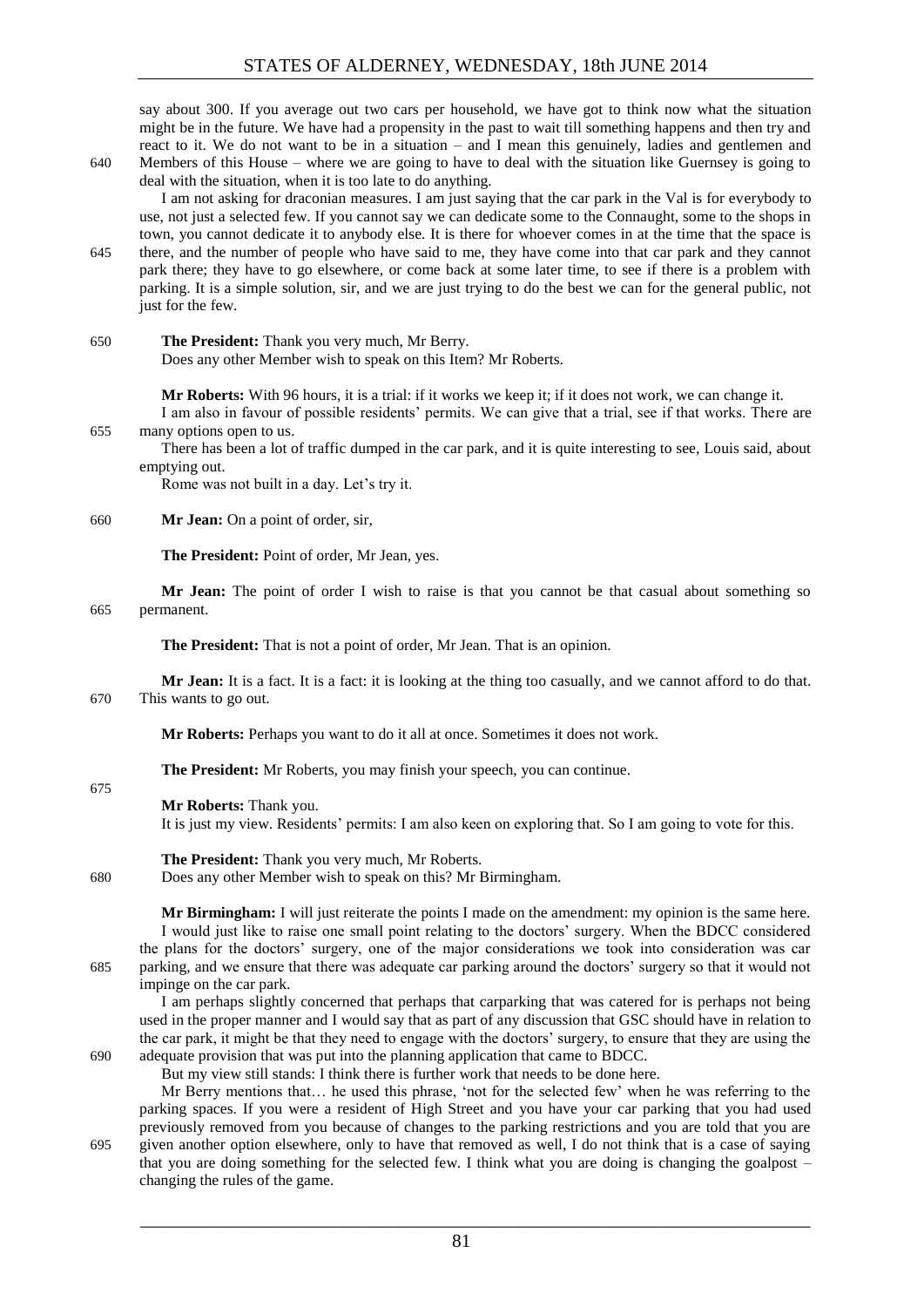So it is still, on this situation, I believe it requires further discussion, and… therefore I shall abstain from this matter.

#### 700

705

#### **The President:** Thank you, Mr Birmingham.

Does any other Member wish to speak on this Item?

**Mr Tugby:** Shall I just sum up?

**The President:** If nobody wants to speak, yes. Does anybody else wish to speak on this Item?

**Mr Simonet:** Just a word. I have listened to the debate which is quite interesting. I do commend the GSC for at least trying to resolve the problems in the car park – and there are problems, as there are 710 problems with car parking in a number of areas – and I can appreciate what Mr Jean is saying. He has seen a change already, because these proposed changes are already having an effect.

I think he is also right that we would ask the GSC if this goes through tonight, I will support it, but if it goes through, to monitor the situation over the next two to three months, and then come back with the results of their surveys and see if in fact it has been beneficial in the way that they think it will be, or 715 whether there should be further discussion and further alteration taking in the various elements that are being discussed here tonight, such as residents' permits, etc.

**The President:** Thank you, Mr Simonet. Mr Harvey.

720

750

#### **Mr Harvey:** Thank you, sir.

Yes, I would certainly support Mr Simonet's view. I think that this probably is a necessary measure that has not been perhaps fully thought out, but nevertheless, perhaps something needs to be done there. I think going back to Mr Jean's point, a car park that is permanently full or is permanently empty is not

- 
- 725 really achieving its purpose, so one would expect to see spaces there, if it is functioning properly. But that is a bit of a judgement call.

I will support the proposal, but I agree that there needs to be a fairly early review of its effectiveness, and I think that the GSC should be asked to look at the issue of residents' permits.

#### 730 **The President:** Thank you, Mr Harvey. Mr Tugby, do you wish to sum up?

**Mr Tugby:** Sir, with the 96-hour parking spaces, it is equivalent for them to be more or less permanent. If the residents in town who want to leave their cars there permanently, they have only got to use them for 735 an hour every four days, and then they can put them back there for another four days.

So is that really asking too much of anybody? And if they want to go on holiday, well they just park them up at Butes and forget about it for as long as they like.

But we have brought these proposals forward purely to try and make the car park work in a more efficient manner than what it was, and to stop any problems with the long-term parking. With 96 hours in 740 certain days, that should be more than adequate for anybody. The other quicker turnaround bays are purely to help people who go into town shopping or even jobs in town. They can leave their car in the car park all morning basically, there is no problem with these times, and that should not be a problem.

I hope the House votes this through.

#### 745 **The President:** Thank you, Mr Tugby.

Madam Greffier, we now take a vote on the main Item IV.

*A vote was taken and the results were as follows:*

| <b>FOR</b> | <b>AGAINST</b> | <b>ABSTAINED</b> | <b>ABSENT</b> |
|------------|----------------|------------------|---------------|
| Mr Roberts | Mr Jean        | None             | Mr McDowall   |
| Mr Simonet | Mr Birmingham  |                  | Mrs Paris     |
| Mr Harvey  |                |                  | Mr Rowley     |
| Mr Berry   |                |                  |               |
| Mr Tugby   |                |                  |               |
|            |                |                  |               |

**The Greffier:** That is carried, sir.

**The President:** Thank you very much.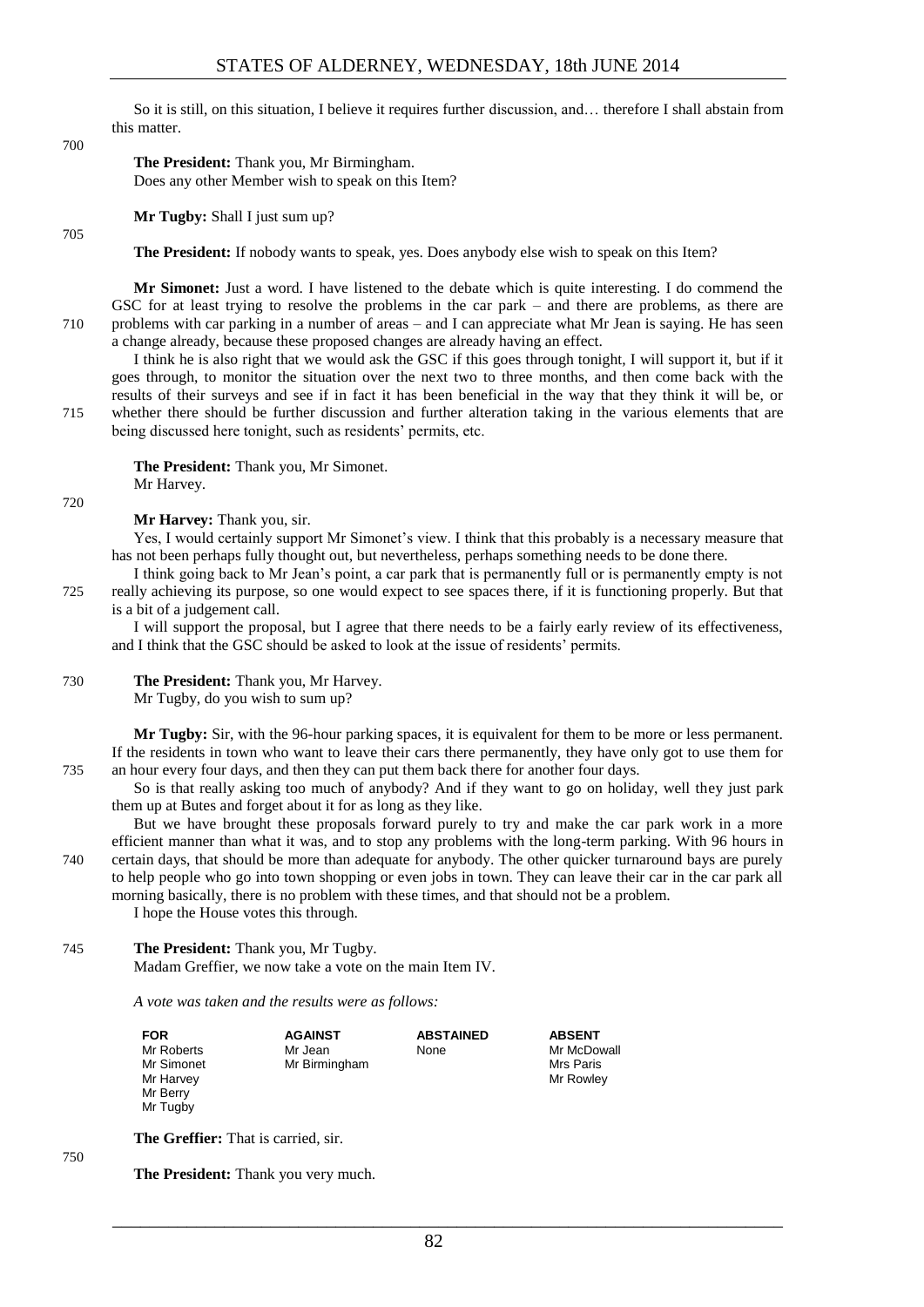#### **V. The Gambling (Exempt Gaming and Racing) (Alderney) Ordinance, 2014 – Approved**

<span id="page-16-0"></span>*Item V The States is asked: to approve "The Gambling (Exempt Gaming and Racing) (Alderney) Ordinance, 2014".* 

**The President:** Madam Greffier, if you could move on to Item V, please.

755 **The Greffier:** Item V, sir, is the Gambling (Exempt Gaming and Racing) (Alderney) Ordinance, 2014. The States is asked to approve that Ordinance.

**The President:** Thank you very much. Mr Harvey, would you please read the Convener's Report?

760

**Mr Harvey:** There were no comments on this Item, Mr President.

**The President:** Thank you very much. Mr Simonet, I believe you wish to propose this?

765

**Mr Simonet:** I am pleased to propose this Item, Mr President.

I am not going to speak on it now, but I may… I will reserve the right to speak later, if I feel it is necessary.

770 **The President:** Thank you. You will have the right to sum up at the end, anyway. Mr Birmingham, I believe you wish to second this.

**Mr Birmingham:** Mr President, fellow Members, ladies and gentlemen, some time ago it came to my attention that an international organisation was flouting the law and masterminding unlicensed gaming 775 activity in Alderney, including illegal card tables for poker and blackjack, crown and anchor and other dice games, alongside European roulette tables. This information may come as a shock to many.

Which fiendish organisation is responsible for this flagrant flouting of the law? Do I refer to the Yakuza, the infamous Japanese criminal gangs involved in international drug trafficking and prostitution? Do I refer to the Cosa Nostra, the Sicilian criminal organisation based in Corleone, responsible for kidnapping and 780 murder of public officials and other criminal activity?

No. I of course refer to that infamous organisation, the Rotary Club.

**Mr Harvey:** Mr President, point of order.

As one of the croupiers there, I ask my colleague to withdraw his slur on the Rotary. *(Laughter)*

785

**Mr Birmingham:** I mean no slur at all on the Rotary Club – I hoped to use some counterpoint to show the ridiculousness of the current situation!

Sir, the Rotary Club: well, in 1975, the States of Alderney introduced the Gambling Law, principally encouraged by a number of religious bodies, the aim of which was to protect the local population from the 790 pitfalls of gambling. Now, this Law made all forms of gambling illegal on the Island, unless there was an Ordinance that permitted that type of gambling to take place. It is certainly a lofty and well-intentioned aim. However, as often can be the case, the 'Law of Unintended Consequences' raised its head, and it was subsequently realised that some of the things that had been made illegal by this law included such noncontroversial matters such as Christmas draws, charity fund-raising raffles, and – irony or irony – the 795 tombola at the Church fete.

So in 1994, the States passed the Draws, Lotteries and Raffles (Exemption) Ordinance that made such charity fund-raising efforts exempt from the Gambling Law.

However, the one areas that this Exemption Ordinance did not cover was a number of types of fundraising efforts used by clubs and societies based around race nights, casino nights, and card games. It is 800 those types of charity fund-raising exercises that this Ordinance seeks to exempt from the Gambling Law.

In reality, this formalises the current informal situation, where the organisers of such events are usually politely informed that the event is actually against the law, but then in effect the Law is not policed.

So is this change a good thing? After all, problem gambling is a serious social problem. Well, in my view it is. Alderney has a reputation as very generous place for raising funds for charity, and this changes 805 the law. It allows people to raise money for charity or for their club or society, while still having a little harmless fun.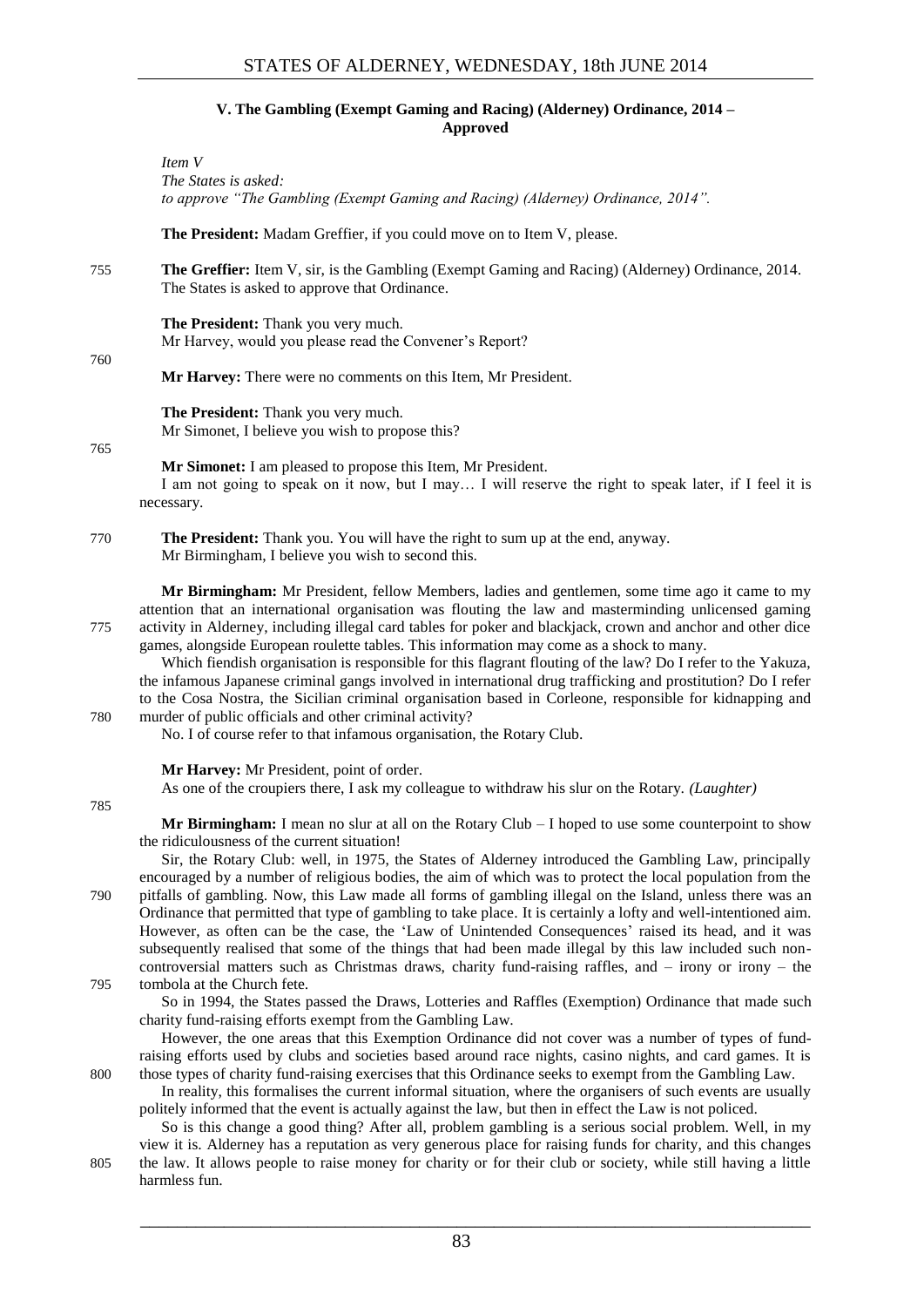As an example, recently one of these illegal events raised over £2,000 for Alderney Cancer Relief. I am sure that everybody can agree that that is a very good thing indeed.

I believe that generous individuals who are happy to use their time to organise events like race nights for 810 charity should not be potentially criminalised for the good work that they do. Likewise, neither should the charities, clubs and societies that benefit from the money that events like this raise be penalised by having an income stream denied to them, and therefore I commend this Ordinance to the States.

#### **The President:** Thank you, Mr Birmingham.

815 Does any other Member wish to speak on Item V? Mr Simonet, do you wish to exercise your right to sum up?

**Mr Simonet:** No, I have nothing further to add, Mr President.

820 **The President:** In that case, Madam President, Greffier, if you put that to the vote, please.

*A vote was taken and the results were as follows:*

| <b>FOR</b>                      | <b>AGAINST</b> | <b>ABSTAINED</b> | <b>ABSENT</b> |
|---------------------------------|----------------|------------------|---------------|
| Mr Tugby                        | None           | None             | Mr McDowall   |
| Mr Birmingham                   |                |                  | Mrs Paris     |
| Mr Berry                        |                |                  | Mr Rowley     |
| Mr Jean                         |                |                  |               |
| Mr Harvey                       |                |                  |               |
| Mr Simonet                      |                |                  |               |
| Mr Roberts                      |                |                  |               |
|                                 |                |                  |               |
| <b>The Greffier:</b> Thank you. |                |                  |               |

825 **The President:** Thank you very much, Madam President, Greffier.

#### **VI. The Alderney (Liquor Licensing) (Amendment) Ordinance, 2014 – Approved**

<span id="page-17-0"></span>*The States is asked: to approve 'The Alderney (Liquor Licensing) (Amendment) Ordinance, 2014'.* 

**The President:** We move to Item VI, please.

**The Greffier:** Item VI, sir, is The Alderney (Liquor Licensing) (Amendment) Ordinance, 2014. The States is asked to approve that Ordinance.

**The President:** Thank you very much.

835 Mr Harvey, if you would be kind enough to read the Convener's Report.

**Mr Harvey:** Thank you, sir.

A contributor queried the changes as they were deemed unnecessary and stated that section 25 of the Ordinance should be amended by inserting the opening hours. The Convener referred the question to Mr 840 Simonet, Chairman of P&F, who advised that the Law Officers had drafted the necessary amendments and he trusts that these are correct.

**The President:** Thank you very much, Mr Harvey. Mr Simonet, I believe you wish to propose this?

845

830

**Mr Simonet:** Yes, I am pleased to propose this Item, which is of course for obvious reasons, and follows on from the previous Item, so I am not going to expand on this at all at this stage.

**The President:** Thank you very much, Mr Simonet. 850 Mr Birmingham, I believe you wish to second this?

**Mr Birmingham:** Thank you, Mr President, fellow Members, ladies and gentlemen.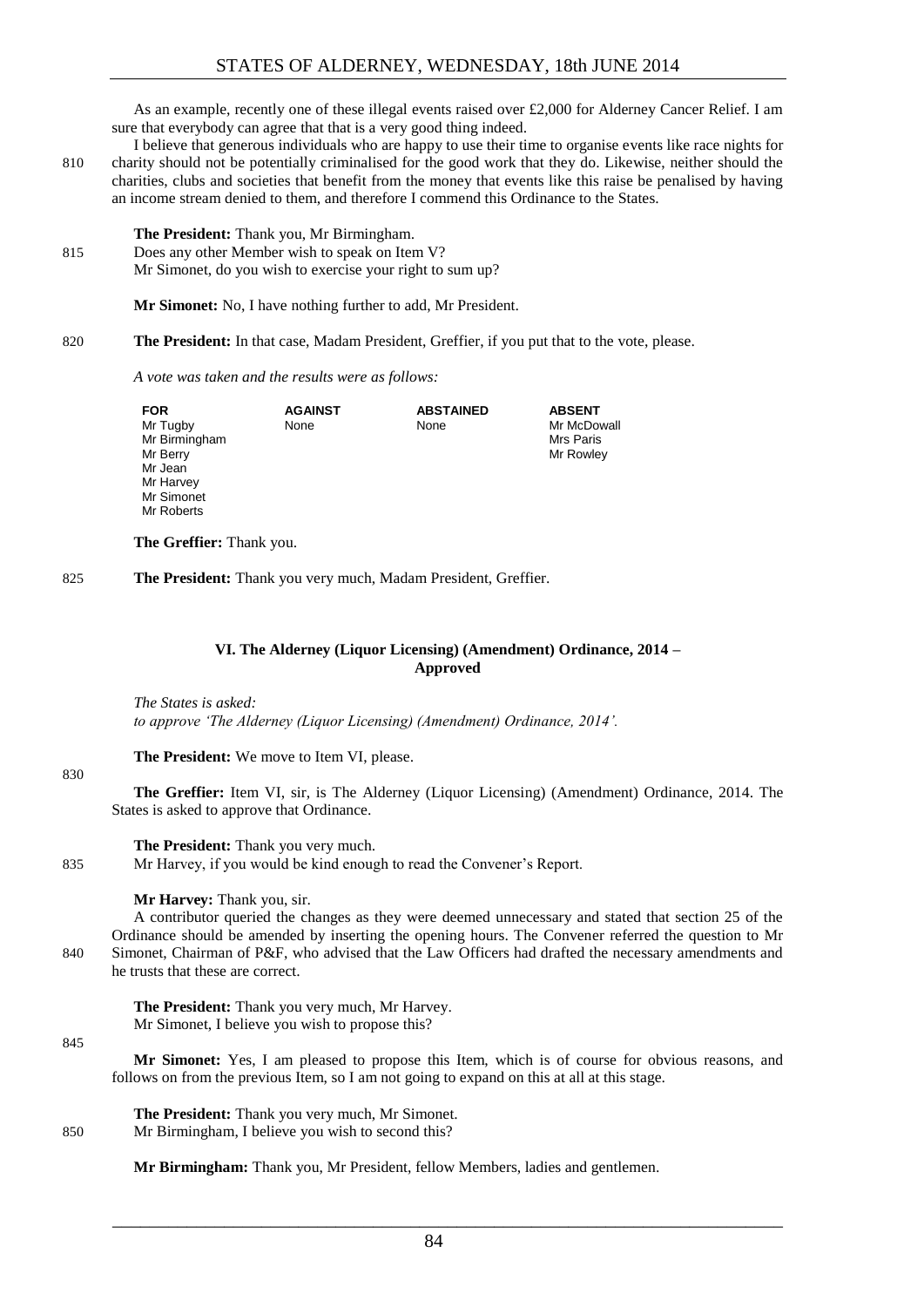I would just like to start off with the issue that was raised at the People's Meeting which was section 25 of the Licensing Law.

855 Section 25 of the Licensing Law covers under a bracket called 'Carrying on other business'. It has nothing to do with licensing hours, licensing times or that section of the Law, and I shall come to that in my speech at the moment.

Section 25 which is to specifically restrict what type of business can take place on licensed premises, so I will just quickly quote that:

'The whole of the liquor licence shall not in the licensed premises or any premises in his occupation at which the licensed premises form part engage in any trade or business other than the provision of board and lodging, the sale of intoxicating and nonintoxicating liquor, confectionary, tobacco, cigarettes and cigars, lighters and matches and other items associated with such business, including tickets under the Gambling Channel Islands Lottery and food to be consumed on or off the premises.'

860 It really has absolutely nothing to do with the times that bars should be open, nor anything to do with section 30 of the Law.

So if I go on to the main speech relating to the Items on the Billet, earlier this year, as a member of the Business Development, Tourism and Marketing Committee, I undertook discussions with the Island's licensees about the current situation of the licensed trade, to see if there were any areas that the States could 865 assist with to help the businesses at what has been an immensely difficult trading period for the industry.

A very constructive meeting was held between the industry, members of the Port Office and myself, and as a direct result of which I am delighted to say that the Island's Licensed Victuallers' Association reformed. This body has given the industry a cohesive voice for the future in conversations with the States, in order that we may as a Government body look at issues that affect the industry and assist in the 870 development of policy that can give the Island modern licensing arrangements for the future.

As a result of those discussions, two issues arose, that it was felt by BDTM could be dealt with quickly to assist the trade by some minor alterations to the existing Liquor Licensing Law. The first involved section 27 of the Law, which deals with games of chance and gambling on licensed premises.

- This issue has a direct effect on the previous Item on this evening's Billet, the Gambling (Exempt 875 Gaming and Racing) Ordinance. Under section 27 of the Liquor Licensing Law as currently drafted, it was unclear as to the legality of all charity fund-raising events based around gambling on licensed premises. The proposed changes to the Law clarified the situation. Gambling will still be illegal on licensed premises, unless it complies with the exemptions granted under the Gambling Law relating to charity events and ordinances related to charity gaming.
- 880 This change is needed as nearly every fund-raising event of this type takes place in licensed premises in one form or another. It may be a club or society raising funds for its own purpose, such as the Football Club raising funds to cover costs of travel to Guernsey, or a fund-raising event for charitable purposes such as the Rotary Club holding a casino night for the purposes of disaster relief.

These changes place all parties on a firm footing, so that they know exactly what is and what is not 885 allowable under the law.

The second change relates to section 30 of the Law. This section applies specifically to on category of licence only, which is Public House Licences. Under section 30, the holder of a public house licence cannot open at all for any business purpose allowable to licensees under section 25 of the Law outside the times of the first schedule.

890 The first schedule deals with times at which a business may serve alcohol. Every other category of licence – i.e. club, hotel, residential or restaurant – is not bound by this restriction.

Over the last 20 years since the current Law was introduced, the nature of the licensed trade has changed, particularly with the development of café culture. The outcome therefore of section 30 is that it prevents businesses from opening to trade for purposes other than the supply of alcohol, outside the time 895 where serving alcohol is allowed by the first schedule.

In other words, the holder of a public house licence is prevented from opening before 10 a.m. to conduct business such as serving food, or to serve non-alcoholic beverages. To be clear, this change does not affect the times at which alcohol is served. These remain the same, as no change is being proposed to the first schedule. It just enables these businesses that hold a public house licence to legally develop other income 900 streams within the Law.

The change also has another benefit for publicans, and that is at the end of the evening. Closing time for a public house has a cut-off time for the serving of alcohol and a period of drinking-up time. But on a busy evening, this leads to significant difficulties in clearing a pub of its clientele. Staff can find themselves not only removing drinks from the customers, but also being pushed into having to act in a more forceful way

905 then they would wish, to clear the premises to comply with section 30. The effects can lead to an unnecessarily confrontational atmosphere that puts staff in a difficult situation, whilst at the same time creating a mob situation outside a public house, with all the customers pushed onto the street *en masse*, which can potentially create a noise burden on neighbours of the licensed premises.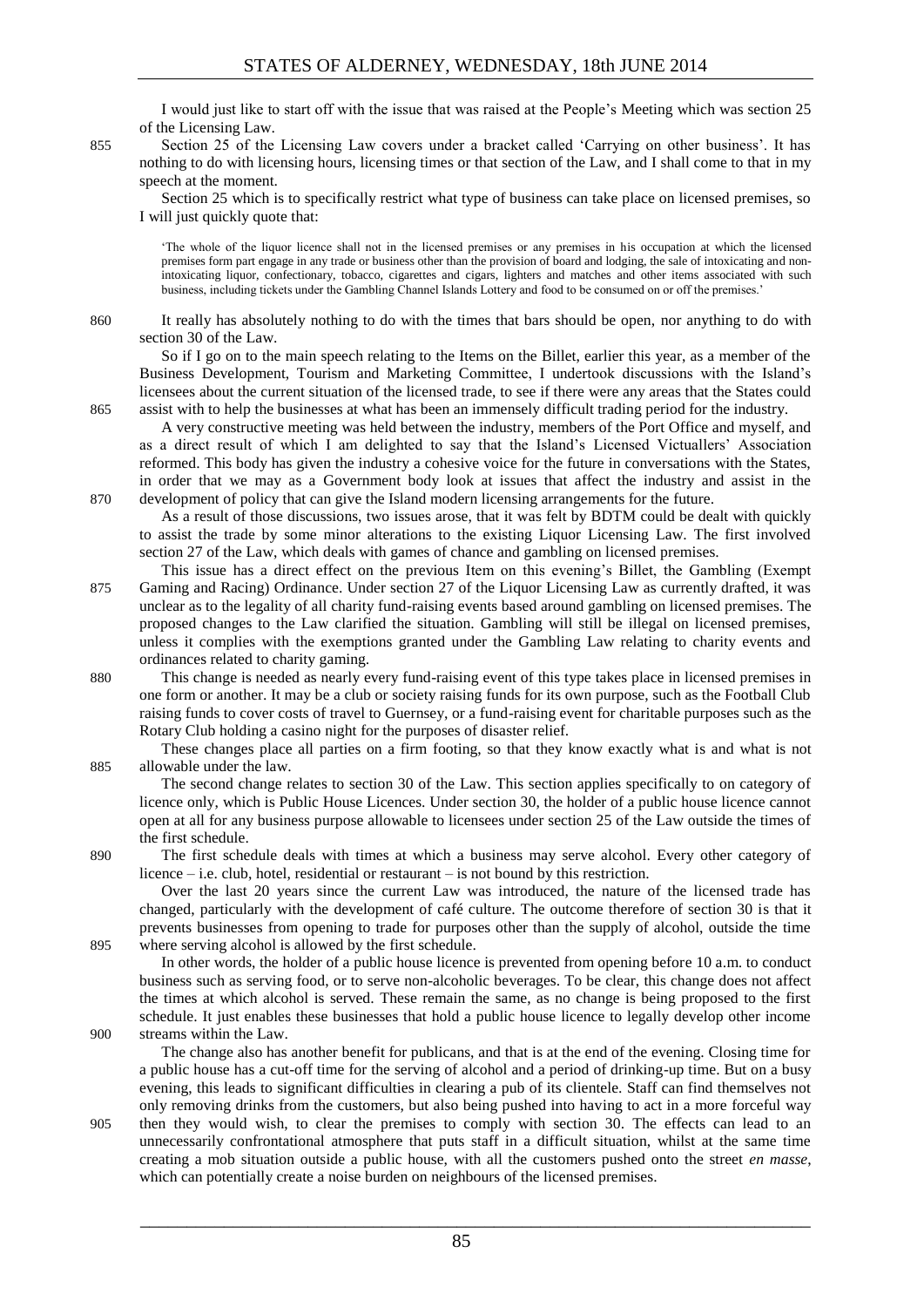The change to the Law here allows publicans to manage the exit of its clientele in a much more orderly 910 manner, diffusing any potential volatile situations in a calm manner, instead of being forced into creating conflict, just to comply with section 30.

I stress again, this change does not affect the times at which alcohol can be served. Time at the bar and drinking-up time do not change, but the LVA believed that this minor alteration to the Law will enable them to manage their licences more effectively and in a less confrontational manner. I believe that these

915 very simple changes to the Law are positive changes that help clarify the situation for the trade, whilst giving them options to look at possible new revenue streams, and to aid them in the operation of their licences.

I will declare at this point that I myself am a designated official of a club licence. However, I have discussed my situation with the President regarding conflict of interest and the voting rules of the States, 920 and I am assured that I am free to vote on this matter with no conflict. So I will be voting in favour of these changes, and I commend this Ordinance to the States.

**The President:** Does any Member wish to speak on this subject? Mr Harvey.

#### 925 **Mr Harvey:** Thank you, sir.

This section 30 is a little bit like an appendix. It is there. Nobody knows what useful purpose it serves and occasionally it causes problems. So I am rather pleased, and I commend Mr Birmingham for his diligence in trying to deal with this. We know it may not have happened as quickly as certain members of the Public Gallery would have liked, but with the Law Officers involved, it does take a little time. Long 930 overdue, I fully commend it and thank you for bringing it forward.

**The President:** Thank you. Mr Jean.

- 935 **Mr Jean:** I would like to ask a question, about which I am concerned. We were talking about the dual purpose, of which there are a few on Alderney. Restaurants that have a licence to serve alcohol combined perhaps with a bar: is this affecting their ability if they do open for breakfasts, because the licensing hours are from 10 until midnight, and is this in any way affecting their ability or can they just open their premises, serve their breakfasts as usual and open the bar at 10.20?
- 940 I am told there is a problem. If there is a problem, I would like this to go back to be sorted before we vote it through, because I think that is the right way to do it. Thank you, sir.

**The President:** Thank you, Mr Jean.

945 Does any other Member wish to speak on this? In that case, Mr Simonet, if you wish to sum up?

**Mr Simonet:** I just thank Mr Birmingham for his very detailed proposal, and I fully support it.

#### 950 **The President:** Thank you very much.

Before we vote on this, I would just like to point out for the rest of the Members that the section whereby Mr Birmingham is allowed to vote is section  $21(1)(b)$ , which is quite clear on this subject. It says:

'On issues which apply to a section of the community…'

 $-$  it goes on to detail them, including hoteliers, etc –

... where the Member is directly affected by the proposed change, he should declare his interest but remain free to participate in the debate and to vote or abstain from voting according to conscience.'

If you would like to put that to the vote, please.

**Mr Jean:** Could I ask, sir, on a point of order?

**The President:** You may.

955

960 **Mr Jean:** My question has not been answered.

**The President:** Your question to…?